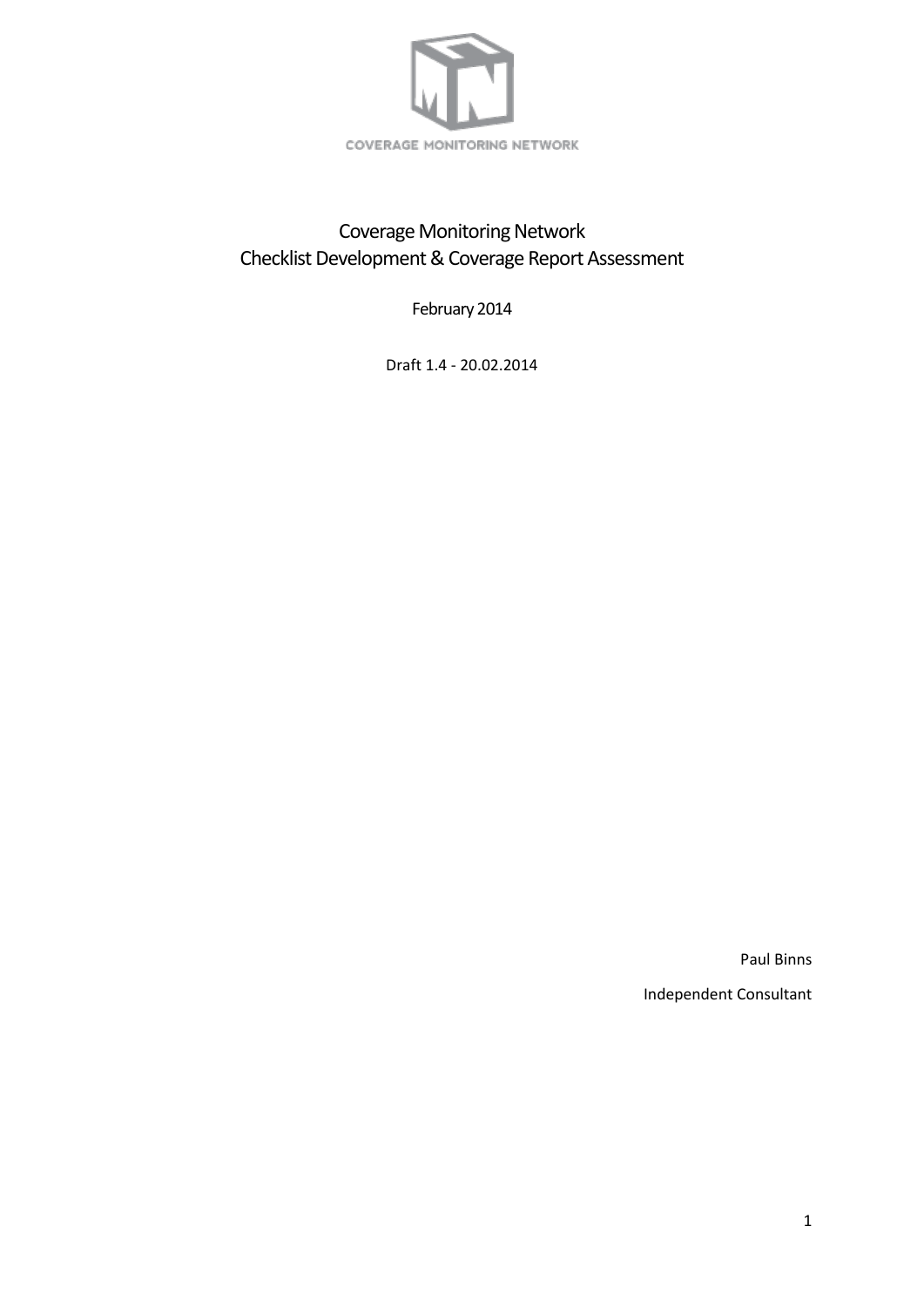# Abbreviations

| <b>ACF</b>   | Action Contre La Faim/ Action Against Hunger                                |
|--------------|-----------------------------------------------------------------------------|
| <b>AEW</b>   | <b>Agricultural Extension Worker</b>                                        |
| <b>BBs</b>   | <b>Barriers &amp; Boosters</b>                                              |
| <b>BBQ</b>   | Barriers, Boosters, Questions (SQUEAC tool)                                 |
| <b>CBV</b>   | <b>Community Based Volunteer</b>                                            |
| <b>CHW</b>   | <b>Community Health Worker</b>                                              |
| <b>CMAM</b>  | <b>Community Based Management of Acute Malnutrition</b>                     |
| <b>CMN</b>   | <b>Coverage Monitoring Network</b>                                          |
| LOS          | Length of Stay                                                              |
| LQAS         | Lot Quality Assurance Sampling                                              |
| M&E          | Monitoring & Evaluation                                                     |
| <b>MAM</b>   | Moderate Acute Malnutrition                                                 |
| <b>MUAC</b>  | Mid-Upper Arm Circumference                                                 |
| <b>OTP</b>   | <b>Outpatient Therapeutic Care</b>                                          |
| <b>RUTF</b>  | Ready to Use Therapeutic Food                                               |
| SAM          | Severe Acute Malnutrition                                                   |
| SAS          | Small Area Survey (or Study)                                                |
| SC           | <b>Stabilisation Centre</b>                                                 |
| <b>SFP</b>   | <b>Supplementary Feeding Programme</b>                                      |
| <b>SLEAC</b> | Simplified Lot Quality Assurance Sampling Evaluation of Access and Coverage |
| SQUEAC       | Semi Quantitative                                                           |
| <b>TBA</b>   | <b>Traditional Birth Attendant</b>                                          |
| <b>WAS</b>   | Wide Area Survey                                                            |
| <b>WFH</b>   | Weight For Height                                                           |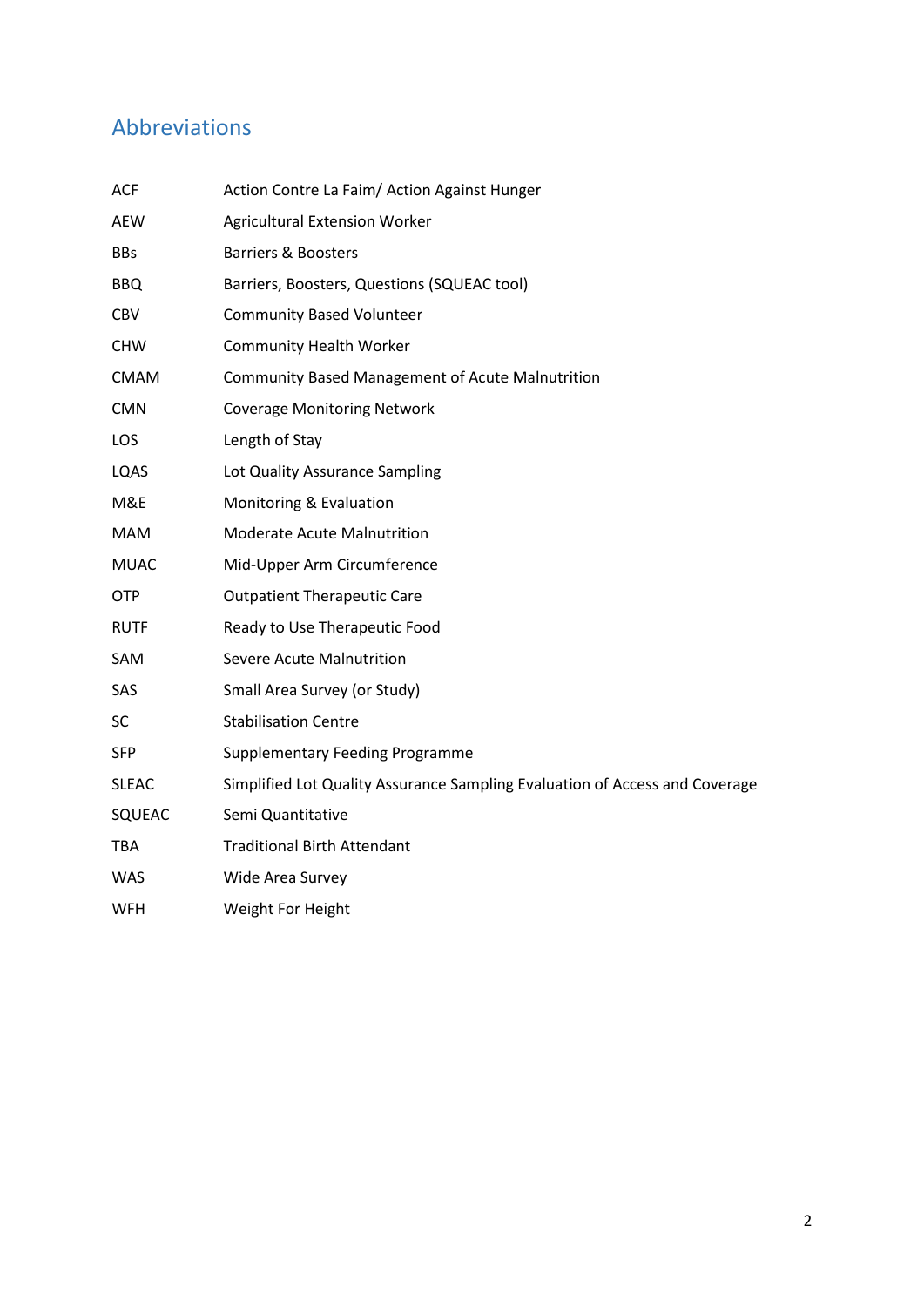# **Contents**

### List of Tables

| Table 2 Comparison of scores, rank and class for subjective vs. checklist version 5 assessments  9 |  |
|----------------------------------------------------------------------------------------------------|--|
| Table 3 Median percentage score for each report element disaggregated by classification10          |  |

## List of Figures

[Figure 1 Bar Graph of number of reports assessed against score acheived using version 6 checklist...9](#page-8-2) [Figure 2 Bar Graph of median percentage score for each element disaggregated by classification](#page-9-0) ...10

### List of Annexes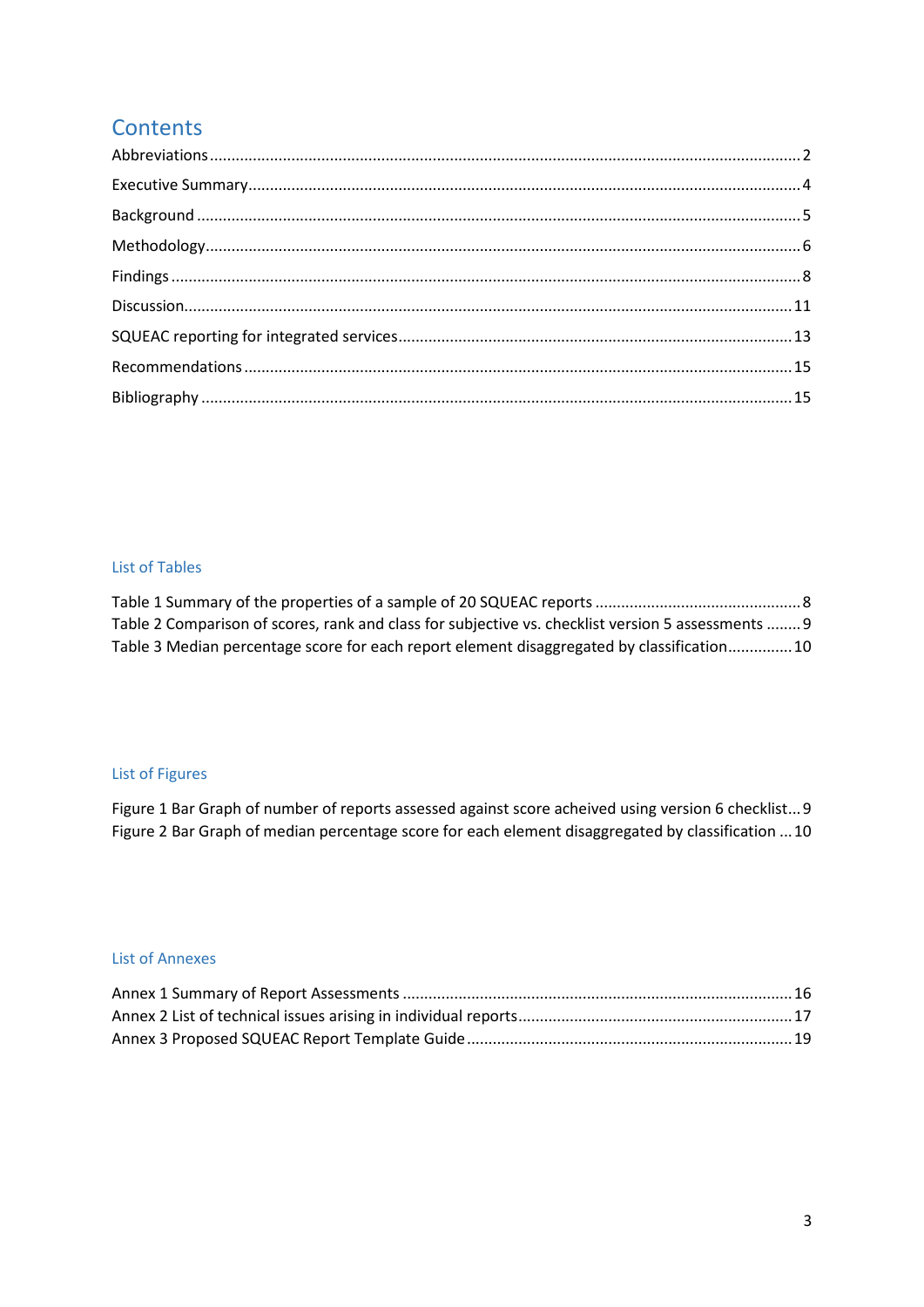# <span id="page-3-0"></span>Executive Summary

A recent evaluation of the CMN (Godden, 2013) indicated issues of inconsistency in report writing to document SQUEAC investigations. Subsequent recommendations include the development of a more comprehensive reporting format to guide report writing and the exploration of integrating SQUEAC into M&E systems.

The current assessment developed a checklist in collaboration with CMN staff in order to evaluate the SQUEAC coverage reports conducted to date. The checklist used an analytic holistic rubric to assess the range of tools used in each stage of a SQUEAC investigation, the information gathered using the tool and the logical inferences made from that data. Discretionary scores were allowed to assess the use of key terms and concepts, brevity and clarity of the report.

The structure of the reports assessed from the CMN website showed remarkable consistency by comparison with the CMN template provided. Other than conclusions and recommendations approximately 90% of all reports were coherent with the template design. Conclusions and recommendations were absent in 20% of the reports assessed.

The greatest inconsistency in reporting was in the content of each of the sections of the report. The root cause of this variation appears to be the design of the reporting template itself. The template is divided into methods, results and conclusions sections which are not congruent with the iterative nature of a SQUEAC investigation. This report outlines a proposed draft for template revision (See Annex 3). The proposed template follows the iterative nature of SQUEAC and divides the report structure by each stage of the SQUEAC and the development of recommendations and action plans. A brief note identifies the expected content for each section. This more comprehensive description is in line with the recommendations of Godden.

The technical qualities of the report according to the checklist varied greatly. Three classes of report were identified according to score 'good' (>60%), 'moderate' (51-60%) and 'poor' (< 50%). Of the reports assessed 50% fell into the good and moderate classes combined. For each separate section of the checklist (stage 1, stage 2 etc.) the trend in scoring was from the 'poor' class of report to the 'good' class indicating that the weakness in the 'poor' reports applied to all sections of the report. The greatest discrepancy for the poor reports was in the logical inferences made from the data. In terms of methodology, Stage 2 of the SQUEAC presented the greatest challenge to scoring for poor reports. In general there was a very limited use of hypotheses which primarily sought to investigate coverage vs. distance despite more obvious study needs arising from the data in Stage 1.

Although the same trend in scoring was observed, the development of conclusions and recommendations from the SQUEAC formed the weakest part of the report score for all classes of report. This arose primarily due to recommendations and the subsequent action plans often being weakly linked or illogical based on the data gathered from the investigation.

This reports identifies areas of focus needed to improve reports generally and recommendations to address specific issues associated with reporting. The primary recommendation of this report is to focus future facilitation and training on the logical inferences made from the data and ensure that the boosters, barriers, recommendations and action plans are clearly derived from the investigation. Recommendations and action plans should prioritise potentially lifesaving interventions aimed at improving coverage over administrative issues or other non-SQUEAC related issues.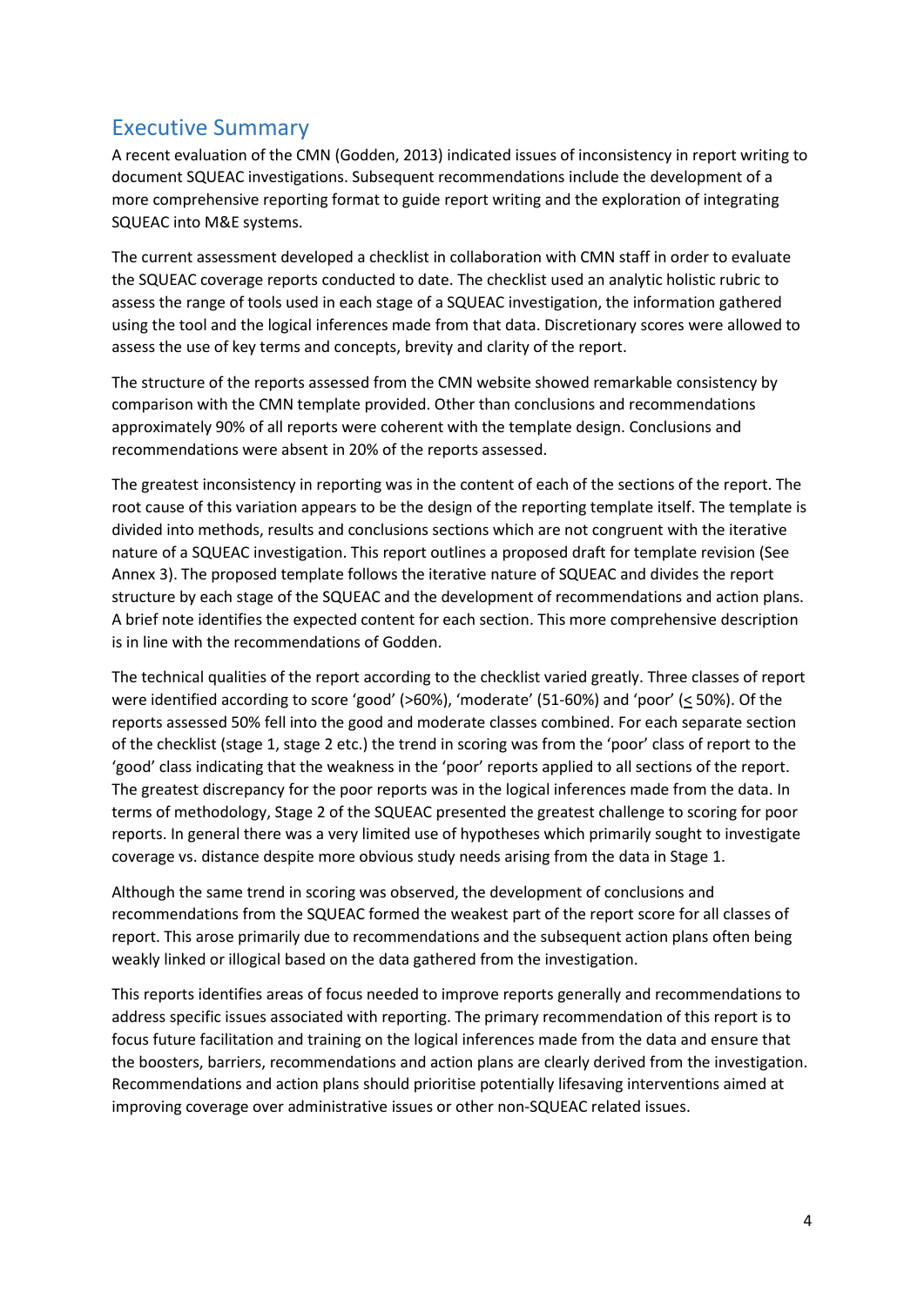# <span id="page-4-0"></span>**Background**

The baseline for the assessment was derived from the Terms of Reference for this assessment and by reference to a recent CMN evaluation report by Godden (20[1](#page-4-1)3)<sup>1</sup>.

## **From the ToR:**

- To develop a simple checklist for evaluating the quality of coverage assessment reports. The checklist should clearly outline the key areas of assessment (under the three key areas below). The checklist should be developed jointly with the CMN team.
- To evaluate the quality of the coverage assessment reports produced during the first 18 months of the CMN project. The evaluation should concentrate on three key areas:
	- Structure of the report (e.g. is the information accessible? Is the balance between methodology and findings appropriate? Are the different sections developed enough? )
	- Language (e.g. is the language used in the report appropriate?)
	- Methodological quality (e.g. did assessments follow standard protocols for the implementation of coverage assessments? If not, which parts of the methodology proved problematic?)

**From the Godden report:** (paraphrased for the purpose of summarising)

- There is an apparent lack of standardisation in the reports which was not dependent on whether remote support was given or not
- Discussion revealed the use of different tools & different definitions of barriers and boosters
- The report template should be extended to include a comprehensive plan of action and a clear outline of what should be included in the methods, results, discussion and recommendations sections
- Further exploration of the potential for integrating SQUEAC into on-going M&E systems

<span id="page-4-1"></span><sup>&</sup>lt;sup>1</sup> Godden K. (2013) Draft Report: Final Evaluation of the Coverage Monitoring Network: Improving nutrition programmes through the promotion of quality coverage assessment tools, capacity building and information sharing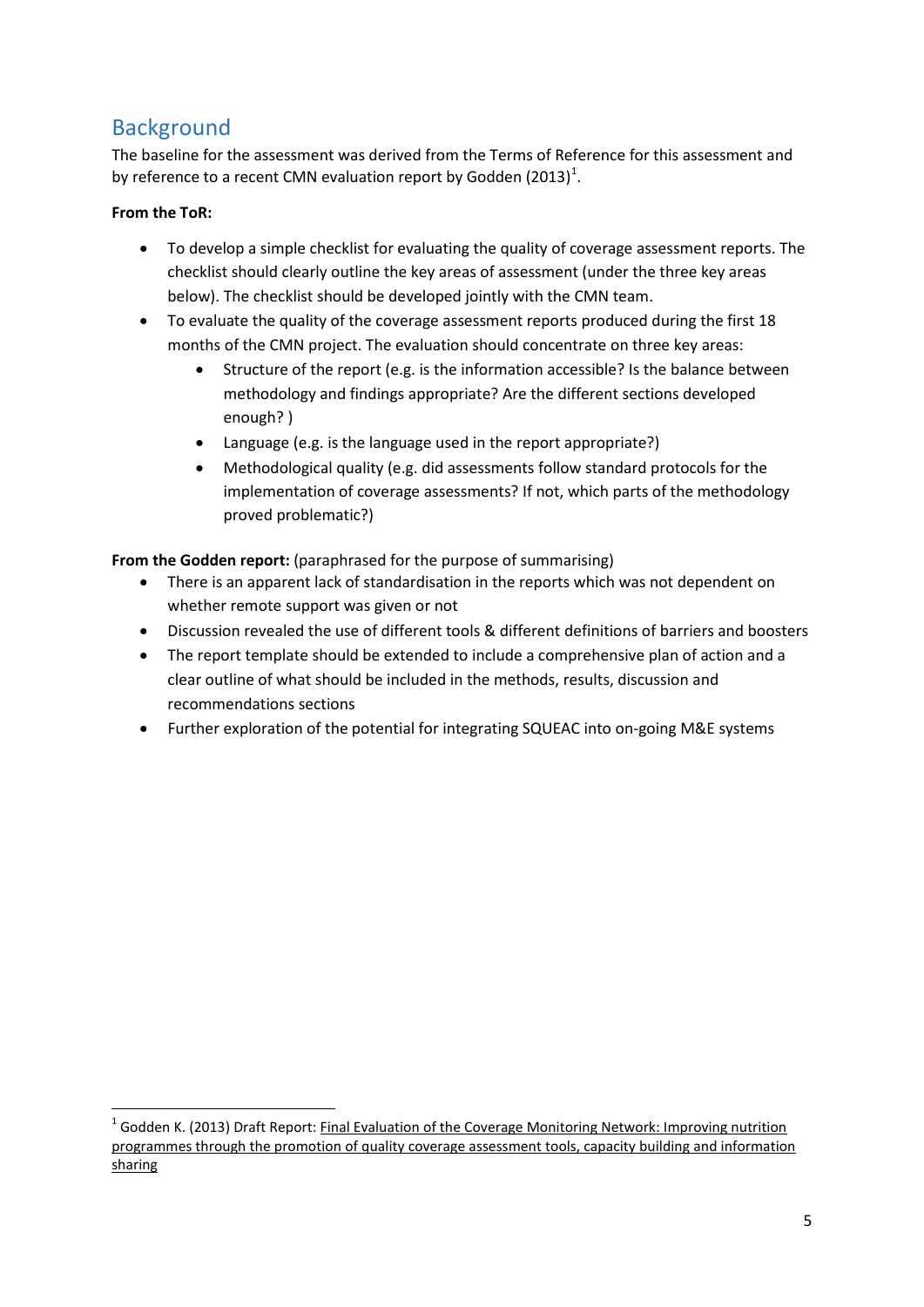## <span id="page-5-0"></span>Methodology

## Review of Database

A spreadsheet listing of the CMN reports was provided for review during January 2014. The list of reports on the spreadsheet was compared with the CMN website. At the time of the comparison, 5 reports listed on the spreadsheet were not yet posted to the website as the reports were undergoing review and finalisation.

## Classification of Reports

The reports on the CMN website were classified by geographical region, namely;

- 1. Americas (1 report)
- 2. Asia (17 reports)
- 3. East Africa (28 reports)
- 4. South Africa (4 reports)
- 5. West Africa (29 reports)
- 6. Archived (17 reports)

For the purpose of reviewing the reports for structure and technical content and the development of an evaluation checklist a sample of the reports on the website were taken.

Within each regional category of reports on the website each report was assigned a number between  $1 \rightarrow n$  (where n is the total number of reports in that category). A stratified random sample of (approximately) 25% of reports from each region was selected using a web-based random number generator (http://www.random.org). The sampling framework is indicated below:

- Americas 1 report (100%) Randomisation not applicable
- 
- Asia 4 reports (24%) Report random # 15, 3, 14, 4
- East Africa 7 reports  $(25%)$  Report random # 26, 10, 18, 25, 1, 23, 27
- South Africa 1 report (25%) Randomisation not applicable
- West Africa 7 Reports (24%) Report random # 12, 7, 18, 10, 5, 28, 16

## Report Structure

An Excel spreadsheet was compiled based on the structure of the CMN report template posted on the CMN website in order to review the selected reports solely based on structure rather than technical content.

In total 29 Reports, in both English and French, were selected from the website and examined for structure using the CMN template as the standard.

## Checklist Development

In order to inform the development of a checklist to evaluate the reports, a detailed examination of technical issues arising from the reports was done using a purposive sample of reports written in English (CMN database ID # 17, 20, 54, 29, 12, 6, 56, 43)

The SQUEAC / SLEAC manual (06.12.2011) formed the standard for the review of technical issues with the technical language standard formed by the SQUEAC manual (Myatt, 2012) glossary.

A checklist was developed in Excel with successive versions being refined, in collaboration with CMN staff, as the sample reports were reviewed. Version 5 of the checklist was tested against a subjective review of a sample of reports that had been completed independently of the checklist by an expert in SQUEAC coverage assessments.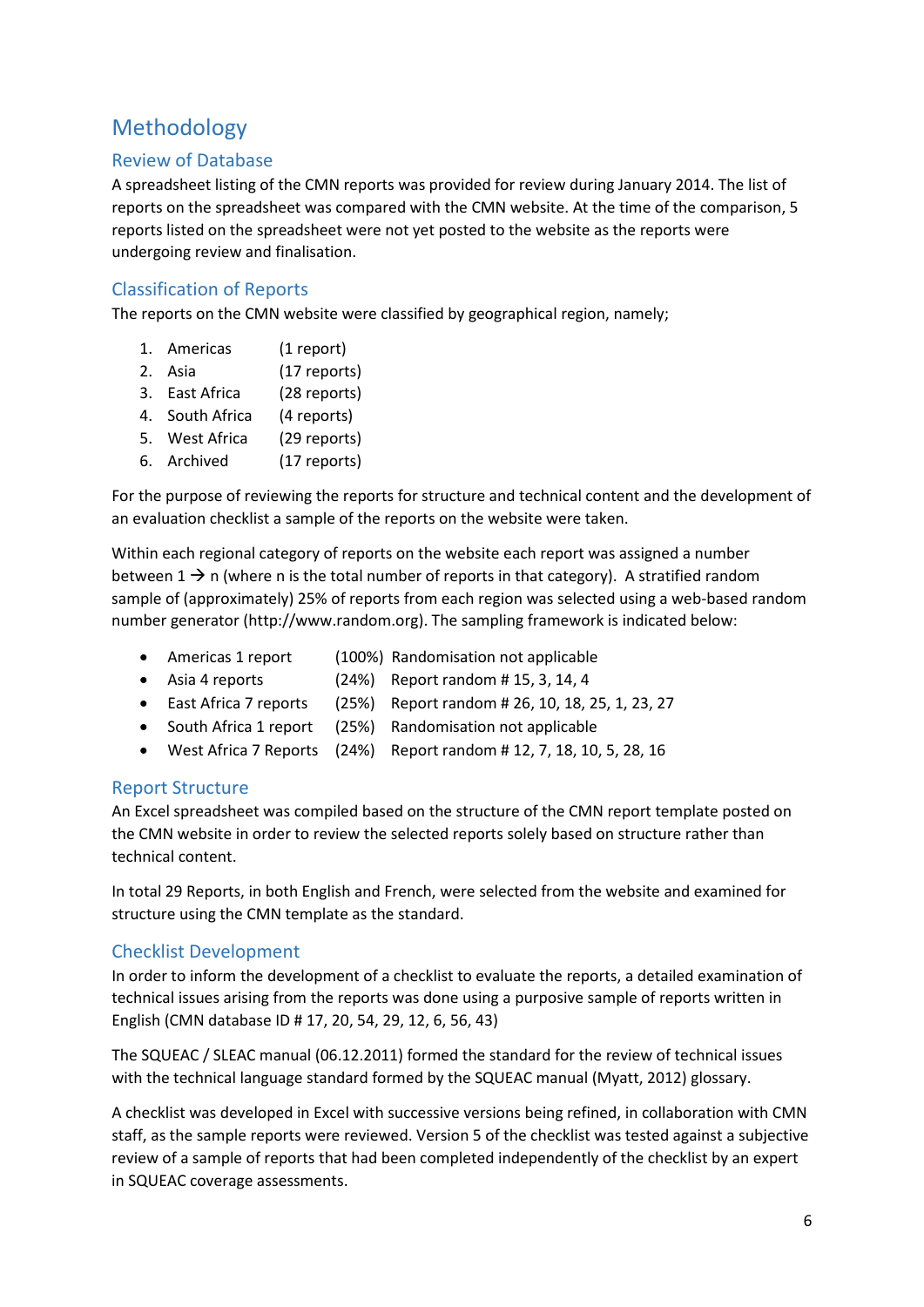A finalised checklist (Version 6) with a modified scoring system was used to evaluate the reports posted to the CMN website. The scores for reports previously assessed using version 5 of the checklist were updated in accordance with version 6. The following reports, written in English, were purposively selected for assessment; ID # 3, 6, 10, 12, 14, 17, 20, 22, 28, 32, 35, 40, 42, 51, 56, 60, 69 & 71.

The finalised checklist (Version 6.1) is provided in English and French as an attachment to this report. The revision from version 6 included only a change in conditional formatting and does not affect the scoring system for the reports.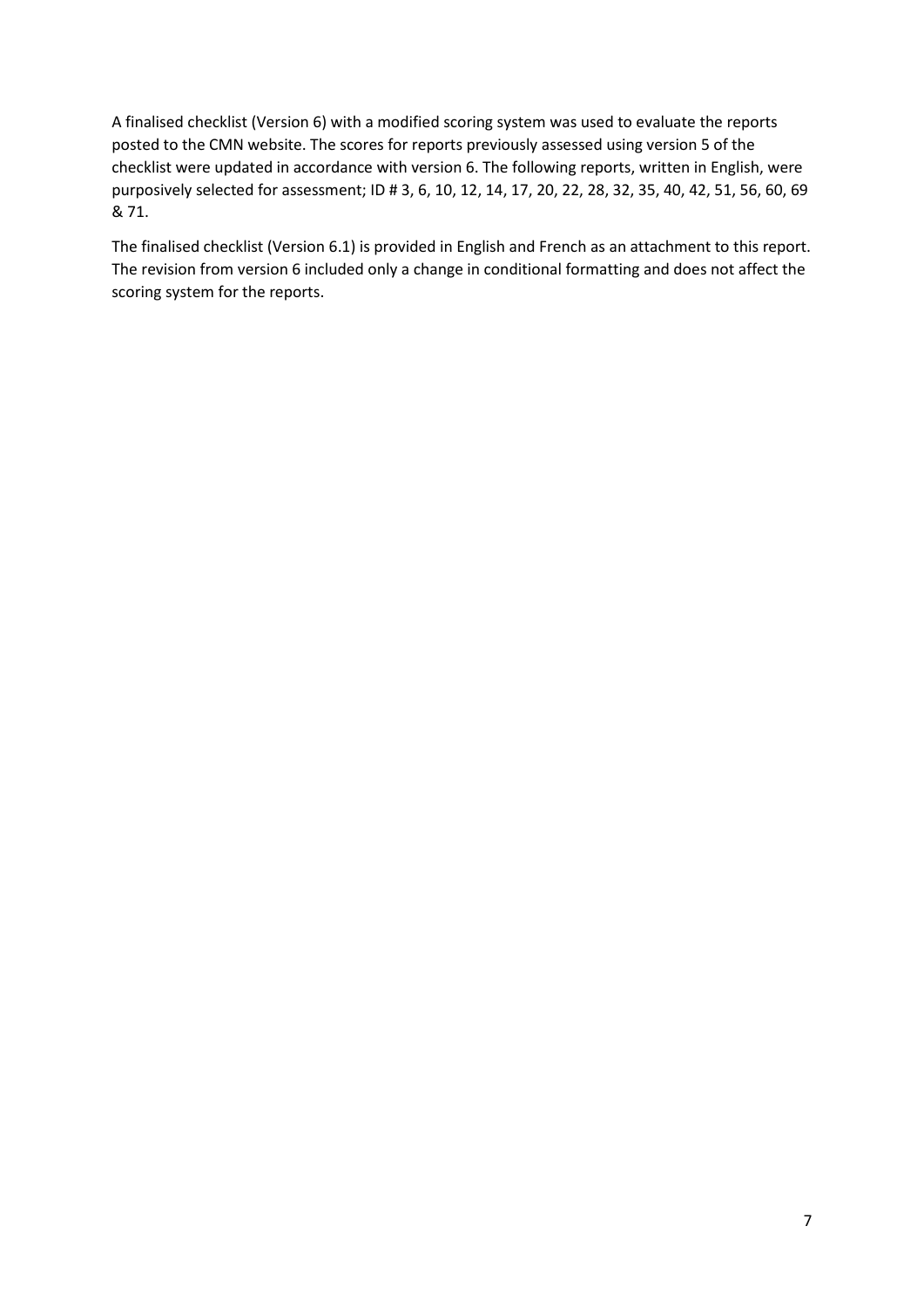# <span id="page-7-0"></span>Findings

Table 1 below presents a summary of the analysis of report structure based on the CMN template provided on the website.

| Value                        |  |  |  |  |
|------------------------------|--|--|--|--|
| 2.1 MB (Range: $1.1 - 5.3$ ) |  |  |  |  |
| (Range 26 - 58)<br>43.6      |  |  |  |  |
| 100 %                        |  |  |  |  |
| 90%                          |  |  |  |  |
| 95 %                         |  |  |  |  |
| 95 %                         |  |  |  |  |
| 100 %                        |  |  |  |  |
| 75 %                         |  |  |  |  |
| 100 %                        |  |  |  |  |
| 85%                          |  |  |  |  |
| 70 %                         |  |  |  |  |
| 30 %                         |  |  |  |  |
| 100 %                        |  |  |  |  |
|                              |  |  |  |  |

<span id="page-7-1"></span>*Table 1 Summary of the properties of a sample of 20 SQUEAC reports*

*\* 15 % of reports contained both a discussion and conclusion section while 20% contained neither*

The general structure of the body of the reports was consistent with some minor variations. The greatest variance occurred in the presentation of the discussion or conclusions, primarily a variation in the naming of the heading however 20% of the reports sampled contained neither a discussion of conclusions section. The name of the implementing organisation and / or supporting partners was usually contained within the executive summary or introduction.

There was variation in the digital size of the reports and the number of pages. The larger report was able to be reduced by 200% (5.3 to 2.3 MB) by the removal of photographs which did not add to the technical issues addressed in the report. Removal of photographs from other reports reduced the size by an approximate average 0.8 MB.

Reports were also analysed for properties including font (and font size) for headings and the body of the report and the presentation of bar graphs against the suggested template. These showed some minor variation however the font was reader friendly and graphs were presented appropriately in all reports.

Table 2 indicates the comparison of scores achieved through the subjective assessment of reports and assessment using the checklist. The subjective classes for the standard of the reports are colour coded red (poor) and green (good).The methods compared well in a correlation of the ranking of the scores of the reports and in the actual scores achieved for the reports which scores less than 50%. There was a larger (negative) discrepancy in the score for reports which were classed as being good.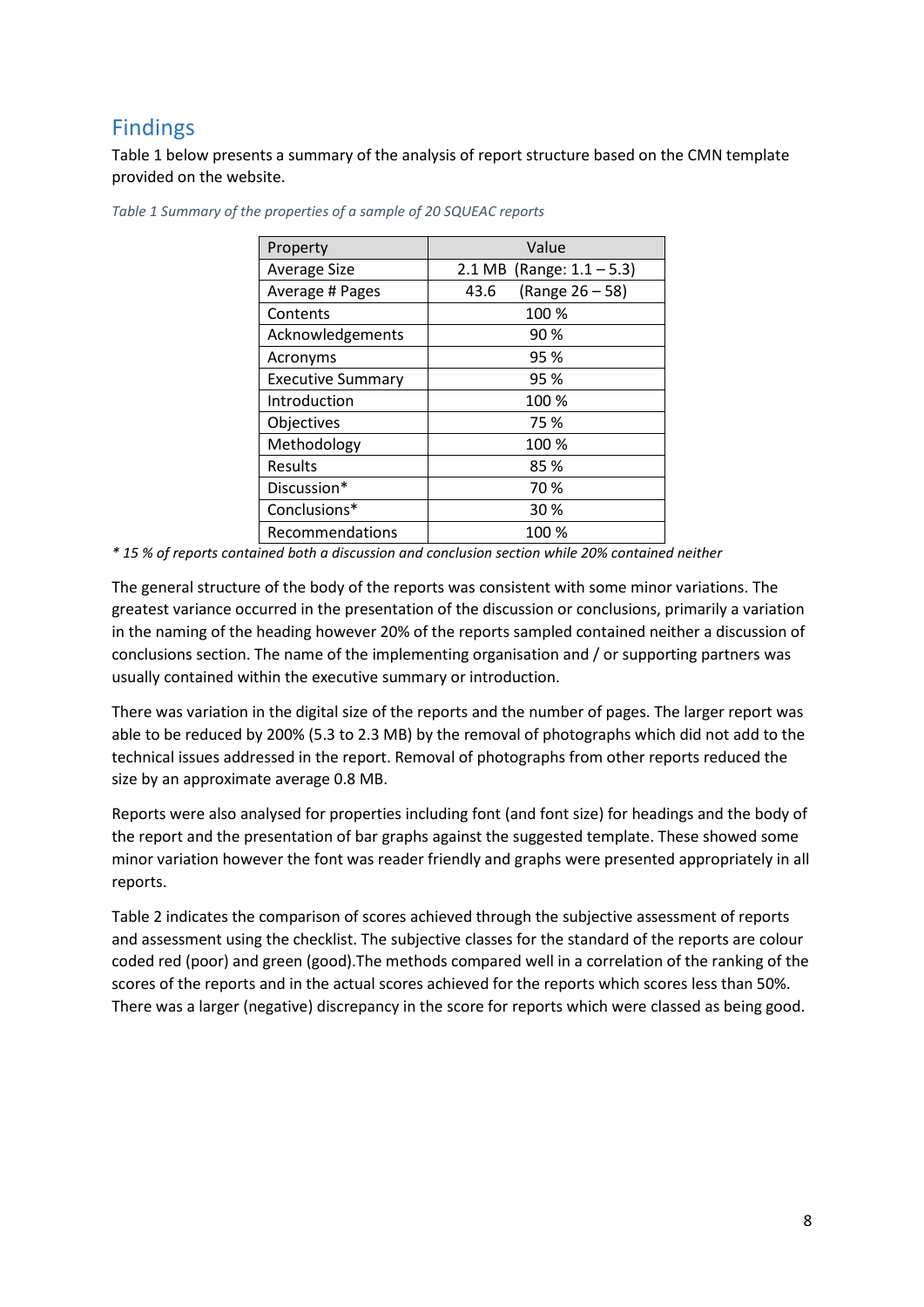| <b>Report</b> | Subjective   | Subjective       | Subjective | <b>Checklist</b> | <b>Checklist</b> | Rank              | %                 |
|---------------|--------------|------------------|------------|------------------|------------------|-------------------|-------------------|
| ID            | <b>Score</b> | rank             | class      | score            | rank             | <b>Difference</b> | <b>Difference</b> |
| 6             | 85           |                  | Good       | 56%              | 3                | $-2$              | $-29$             |
| 10            | 35           |                  | Poor       | 37%              | 8                | $+1$              | $+2$              |
| 22            | 75           | 3                | Good       | 58%              |                  | $+1$              | $-17$             |
| 29            | 80           |                  | Good       | 59%              |                  | $+1$              | $-21$             |
| 32            | 30           | 8                | Poor       | 35%              |                  | $-1$              | $+5$              |
| 40            | 50           | 5                | Poor       | 48%              |                  | $-1$              | $-2$              |
| 51            | 55           | $\boldsymbol{A}$ | Poor       | 41%              | 6                | $-2$              | $-14$             |
| 60            | 40           | 6                | Poor       | 43%              |                  | -1                | $+3$              |

### <span id="page-8-0"></span>*Table 2 Comparison of scores, rank and class for subjective vs. checklist version 5 assessments*

Version 6 of the checklist adjusted the range of scoring for each category in order to reduce the variation in scores for those reports achieving greater than 50%.

### Figure 1 below indicates the range of scores achieved by the sampled reports.

<span id="page-8-2"></span>*Figure 1 Bar Graph of number of reports assessed against score acheived using version 6 checklist*



From version 6 of the checklist the reports were able to be separated into 3 distinct classes based on their overall score.

| >60%      | Good (clear presentation, good range of tools used, good methodology, logical inferences) |
|-----------|-------------------------------------------------------------------------------------------|
| $51 - 60$ | Moderate (Mostly clear, good range of tools used, some issues with methods or logic)      |
| < 50      | Poor (unclear, few tools used, poor methodology, illogical inferences from data)          |

A summary of scores for all of the reports assessed and disaggregated by the stages of the SQUEAC methodology is presented in Annex 1.

<span id="page-8-1"></span>From the results for all of the assessed reports presented in Annex 1, a summary of median percentage scores for each class of report disaggregated by the categories of the checklist is presented below in table 3.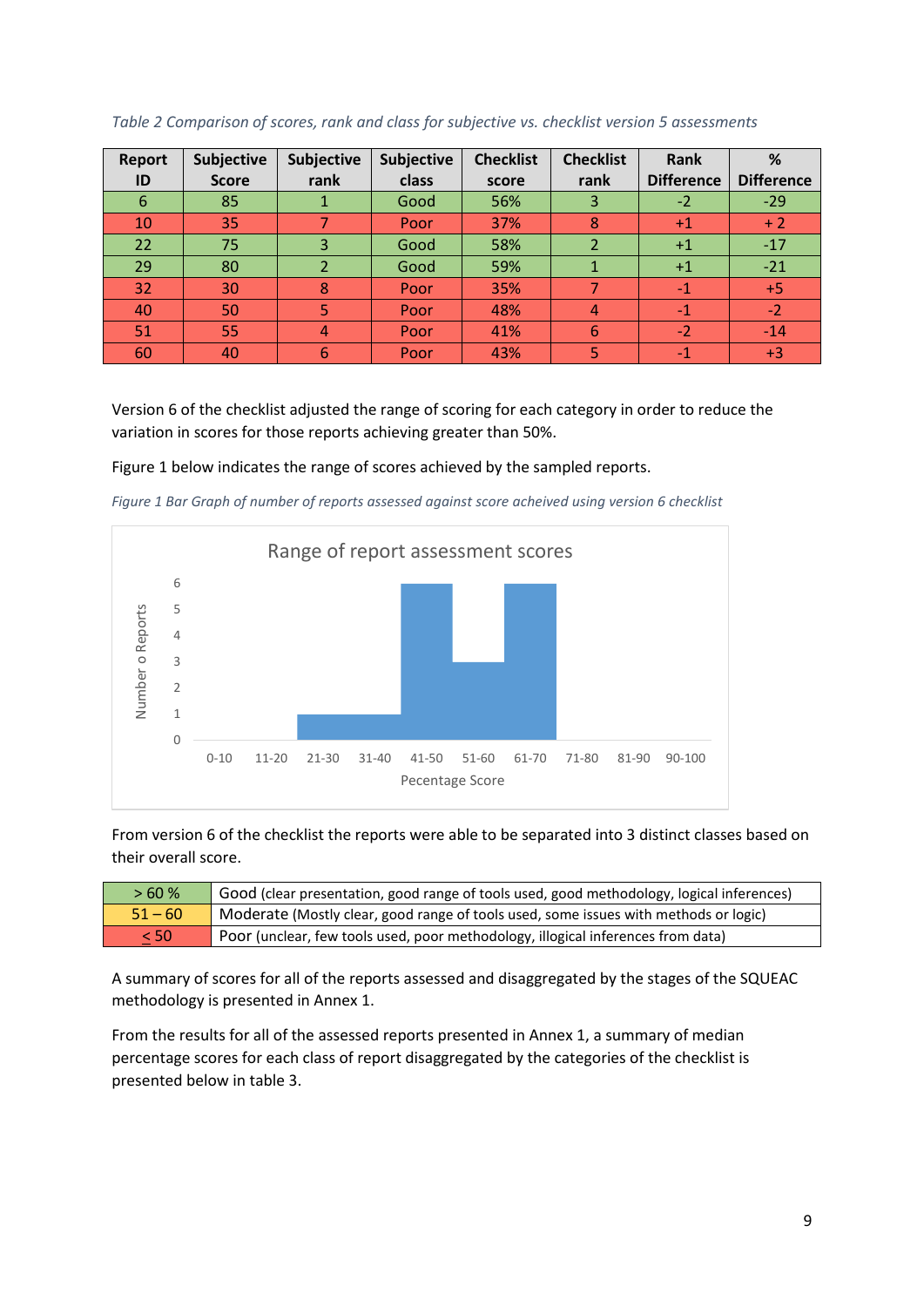*Table 3 Median percentage score for each report element disaggregated by classification*

| Classification | Stage 1 | Stage 2 | Stage 3 | Con/Rec | Structure | Tot. Obs. | Tot. Anl. | Overall |
|----------------|---------|---------|---------|---------|-----------|-----------|-----------|---------|
|                | %       | %       | %       | %       | %         | %         | %         | Score % |
| Good           | 54.4    | 65.1    | 75.6    | 47.1    | 76.1      | 59.7      | 59.4      | 63.3    |
| Moderate       | 42.8    | 62.1    | 69.4    | 33.6    | 56.7      | 53.2      | 48.1      | 51.6    |
| l Poor         | 35.9    | 30.0    | 60.5    | 26.4    | 56.5      | 40.1      | 34.5      | 41      |

## Key to table 3

| Stage 1       | $=$ Stage 1 SQUEAC                                                   |
|---------------|----------------------------------------------------------------------|
| Stage 2       | = Stage 2 SQUEAC                                                     |
| Stage 3       | $=$ Stage 3 SQUEAC                                                   |
| Con/Rec       | = Conclusions & Recommendations                                      |
| Structure     | = Use of language, grammar, clarity, brevity, key terms and concepts |
| Tot. Obs.     | = Total score for proper use of SQUEAC investigative tools           |
| Tot. Anl.     | = Total score for logical inferences made from the data presented    |
| Overall score | = Overall score achieved in all categories from the maximum possible |

Figure 2 below presents a bar graph of median percentage score for each checklist element disaggregated by classification.



<span id="page-9-0"></span>*Figure 2 Bar Graph of median percentage score for each element disaggregated by classification*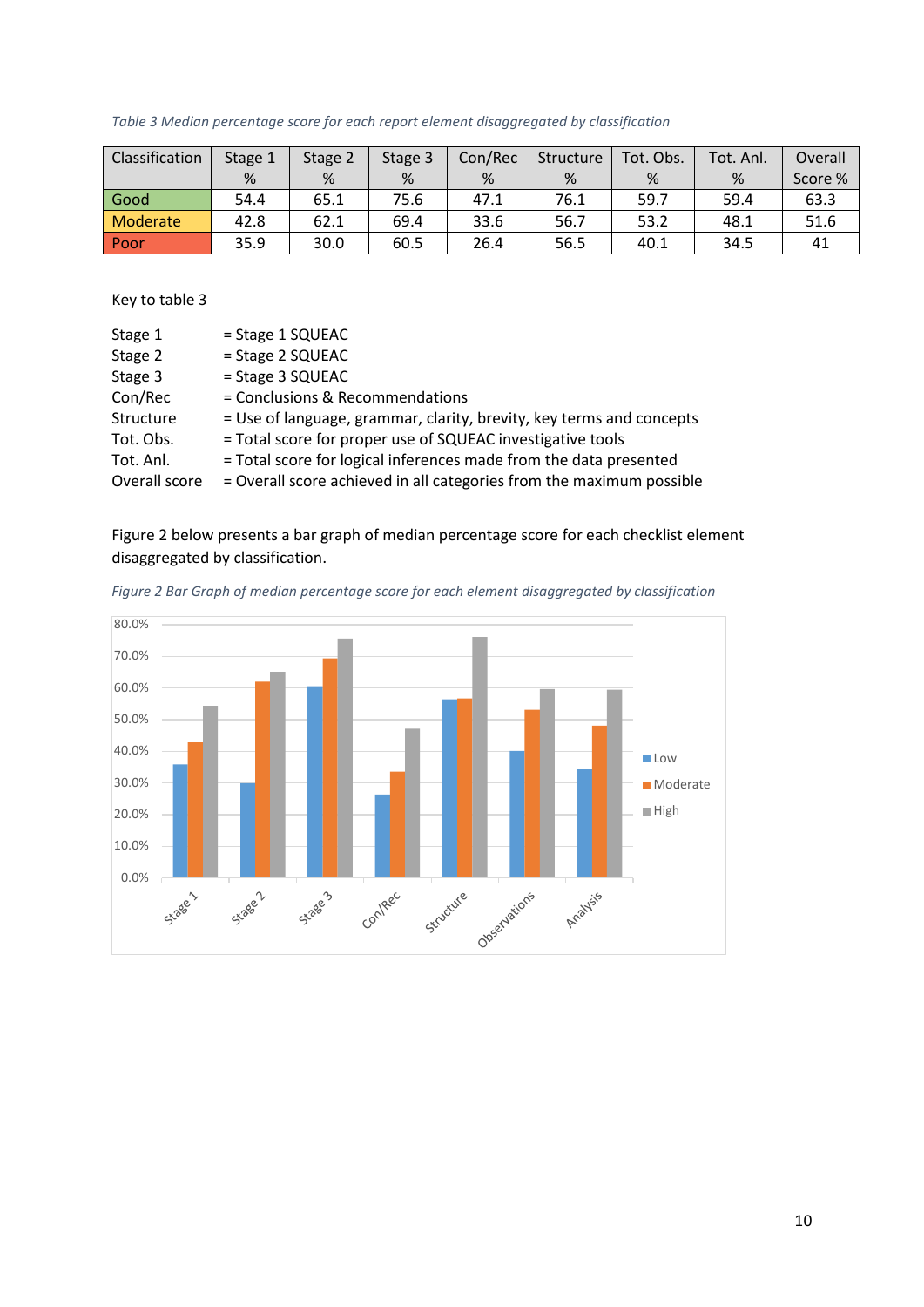## <span id="page-10-0"></span>**Discussion**

The reports listed in the CMN database are clearly referenced through the ID number assigned to them. The CMN website cache for reports is divided in geographical categories, however, the reports on the website cannot be referenced by the ID number. The reports within each geographical category could be more easily searched if the reports are sub-categorised by country and possibly further listed in chronological order. The inclusion of the database ID number in the web-based naming convention would make the linkage clearer if cross referencing was required. The 'Archived' category of reports on the CMN website are not sub-categorised geographically or otherwise. If there is a future plan to archive more reports it may be worth considering the use of geographical (and possibly chronological) sub-categories in line with the categorisation other reports.

The structure of the reports overall was remarkably consistent, satisfactory and based on the template provided by CMN on the website. The technical content included under each heading showed wide variation and led in many cases to the unnecessary repetition of material. It must be concluded that the "lack of standardisation" alluded to in the Godden report refers to the technical content within each section and not to the structure of the reports per se.

Reports varied in size from 1.1 – 5.3 MB. Photographs which add minimal or no technical or qualitative information were frequently found. While a particular agency may wish to include such information in reports for their donors, the size of reports could be reduced significantly by the editing of unnecessary information and photographs prior to publishing to the website. This would increase the readability and the ease of download, particularly where website users may have slow internet connections.

The CMN report template is structured on a classic scientific structure which separates methods, results and discussion. It is also a typical NGO style structure with executive summary, objectives and background sections. In many cases the introduction section in particular was bloated with information irrelevant to the SQUEAC investigation and more suited to donor proposals. This includes for example, the geo-political status of the country, the inclusion of (usually positively biased) prior achievements of NGOs in other programming areas and anthropometric survey data sometimes irrelevant either geographically or temporally. As with the photographs mentioned earlier, the editing of information largely irrelevant to the immediate investigation would enhance readability.

The SQUEAC methodology is investigative and iterative. Thus the methodology is a *process* that is different from, for example, a research methodology that has clearly delineated methods and results. The forced separation of an iterative process into separate methodology and results sections led to repetition of material. In several cases the methodology which was presented appeared to be an ideal case, taken for example from the SQUEAC manual, rather than the actual methodology employed in the field. Changing the template for the report to one which reflects the iterative process would likely enhance the description of the actual methodology, the triangulation of information and the logical inferences from evidence.

The Godden report indicates a need for a clearer description of the required contents for each of the sections of the report. A suggested (draft) template for a SQUEAC report structure which provides more comprehensive guidance and is based on the iterative process is attached in Annex 3.

The technical content of the reports was assessed through the separation of scoring for the appropriate and relevant presentation of data and the logical inferences derived from that data or its triangulation. The individual elements of the iterative process were categorised into the stages of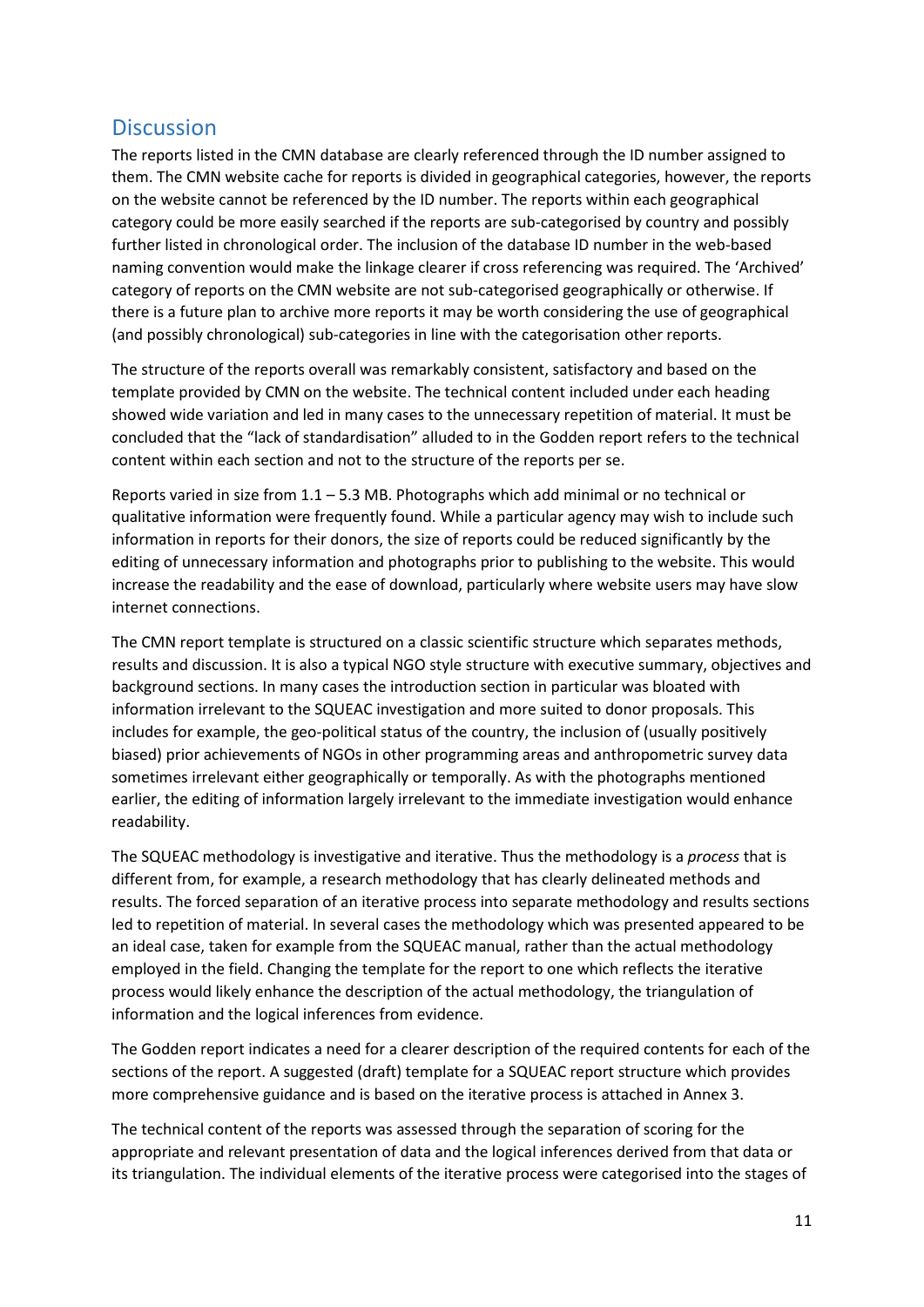the SQUEAC investigation which follows the iterative nature of information flow. Where a particular tool was not used, credit was given if it was explained why that was not done.

In general the 'good' reports achieved a good rating through a wider use of tools and, more so, through the logical use of that data in triangulation and interpretation The progressively higher scores achieved by the 'moderate' and 'good' reports were observed across all stages of the SQUEAC investigation. This remained the case when the scores were analysed according to the 'observations' and the 'analyses' made during the investigation. The largest discrepancies between the scores achieved by the 'poor' and 'good' categories of report appeared in Stage 2 of the investigation and in the overall scores achieved through the logical inferences (category: "Tot Anl." In table 3) made from the data presented.

It is possible in some cases that the methodology employed in the field was performed with greater quality than is reflected in the report, however there is an apparent deficiency in the logical use of the data in some reports. This is partly attributable to a poor 'audit trail' which does not allow the reader to make a clear connection between the information as it is presented and the logic of the inferences made from it while in others the inferences are clearly illogical and contradictory to the evidence.

The stage 2 investigations / hypotheses were, with very few exceptions, always about 'distance from the treatment centre'. This remained the case even when the evidence of stage 1 suggested a different type of study or hypothesis would be more suitable. SQUEAC training should aim to enhance future creativity in the range of studies which may be conducted in stage 2 and how these should be derived from the triangulated evidence of stage 1.

The lack of presentation of evidence in the reports is most clearly seen in the conclusions / recommendations sections. While the same trend of increasing scores from 'poor' to 'good' reports occurs, the median score as a percentage of the possible score is low in all categories.

To a lesser extent there is, in the 'moderate' and 'poor' classes of report, misrepresentation of some key terms and concepts. In these cases it may be that a clearer understanding of some of SQUEAC concepts is a necessary precursor to the improved use of data triangulation and the logical inferences derived. 2 reports scored less than 30%. In both cases this low score derived from very few tools being implemented during the stage 1 investigation. In one of these reports stage 2 was hardly documented at all. One of these two reports also scored lowly on the logical use of the data although the other scored reasonably well in other sections. This captures a potential weakness of the checklist in that while it is reasonably sensitive to detecting poor methodology it may sometimes not be specific in identifying good field methodology when it is poorly documented in a report. Specific issues which arose from individual reports are listed in Annex 2

The nature of the barriers and boosters identified and the weightings attached to them frequently did not reflect the evidence presented earlier in the report. The wording was frequently generic and not related to any identifiable activity which may affect coverage (e.g. "commitment of the staff"). Guidance from facilitators to better identify coverage changing activities (e.g. "weekly active case finding activities by volunteers") can capture the understandable wish to reward the commitment of staff but do so in a way which identifiably affects coverage. At the time of writing, a concurrent CMN assessment is considering appropriate ways to express barriers and boosters.

The Bayes calculator is the primary tool used in the reports for the calculation of the Bayes coverage estimate. In many reports this is also (inferentially) used for the calculation of sample sizes. As a necessary part of training the manual calculations for sample size, precision, coverage estimate and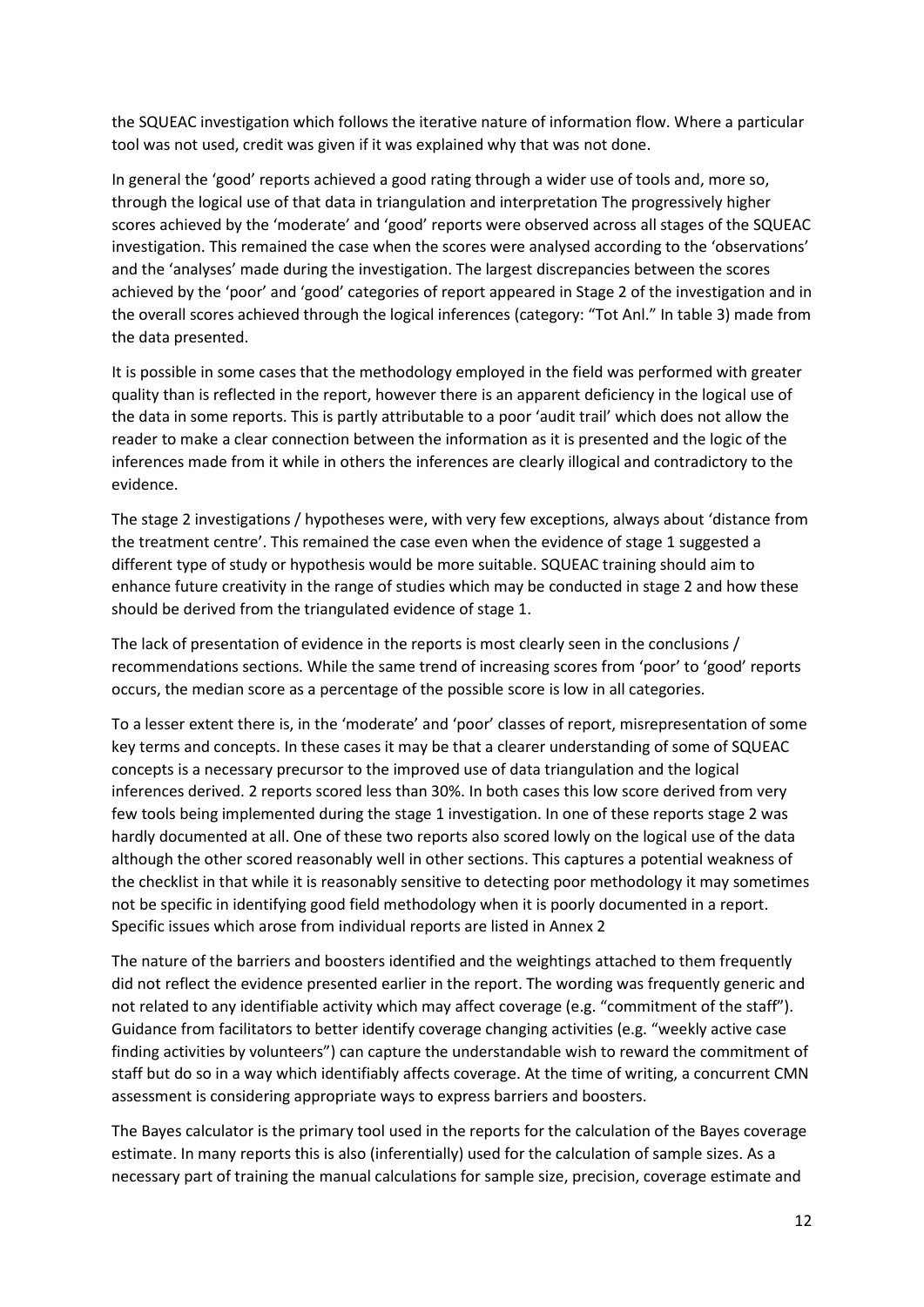credibility intervals are taught. Where it is necessary to document this training the readability of the report could be enhanced by placing the formulae and manual calculations in an annex (or the SQUEAC manual referenced as a source) rather than being detailed in the body of the report.

The weakest part of the reports was the section on conclusions and recommendations. Particularly for the 'poor' category of reports, evidence from stages 1 & 2 which was reflected in weighted barriers and boosters and evidence from survey questions was not directly related to the final conclusions and recommendations. In several cases recommendations were made which were programmatic in nature, did not derive from the reported SQUEAC investigation and had little to do with the improvement of coverage. In other cases the recommendations appeared to be appropriate from the evidence presented in stage 1 but were disconnected from the barriers and boosters used to formulate the prior. It is inferred that in these cases, the report author had made the appropriate recommendations from the evidence but that the disconnection with the boosters and barriers must have occurred because the boosters and barriers identified by the SQUEAC team did not reflect the evidence. Stronger facilitation during training will be required in order to guide SQUEAC teams to identify appropriately weighted barriers and boosters.

In most reports the recommendations and resulting action plan are appropriate to the evidence. A notable feature of the action plans is that many are presented as 'logical frameworks' although there is no ascending logic to their structure. Deriving a logical framework towards a clearly defined goal of improved coverage would be a good technique which would focus the proposed activities of the action plan. However the proper construction of logical frameworks is another layer of skill which may not be appropriate for all training settings.

The reports under the classification of 'moderate' or 'poor' could be improved in the following ways:

- Clearer presentation of key terms and concepts according to the SQUEAC manual standard
- The use of more SQUEAC assessment tools (or appropriate explanation of non-use)
- Logical inferences made from the data gathered by each tool
- Clearer indication of linkages between the data in triangulation ('the audit trail')
- Clear presentation of logical inferences based on the data triangulation (BBQ etc.)
- Barriers & Boosters (BBs) which are derived from the logical inferences made
- Weights attributed to BBs which reflect the weight of evidence and clear triangulation
- Conclusions and Recommendations which directly relate to SQUEAC evidence and BBs
- Action plans which prioritise life-saving interventions over administrative issues

There is an absence of guidance in all of the sampled reports regarding how the data from a  $1<sup>st</sup>$ SQUEAC may be used or further developed for a 2<sup>nd</sup> SQUEAC investigation in the future. This may be a useful addition to training/ reporting as it should be encouraged that SQUEAC investigations are not one-off coverage estimates for donors but are part of an expected audit cycle in the programming. There are examples of SQUEAC having been performed twice at the same location, however this was not examined as part of the sampled reports.

## <span id="page-12-0"></span>SQUEAC reporting for integrated services

A description of the integration of SQUEAC / SLEAC into integrated services is beyond the scope of this report. However, the reporting template provided in Annex 3 is primarily based around a typically NGO style of reporting. Where SQUEAC has been integrated into CMAM programming or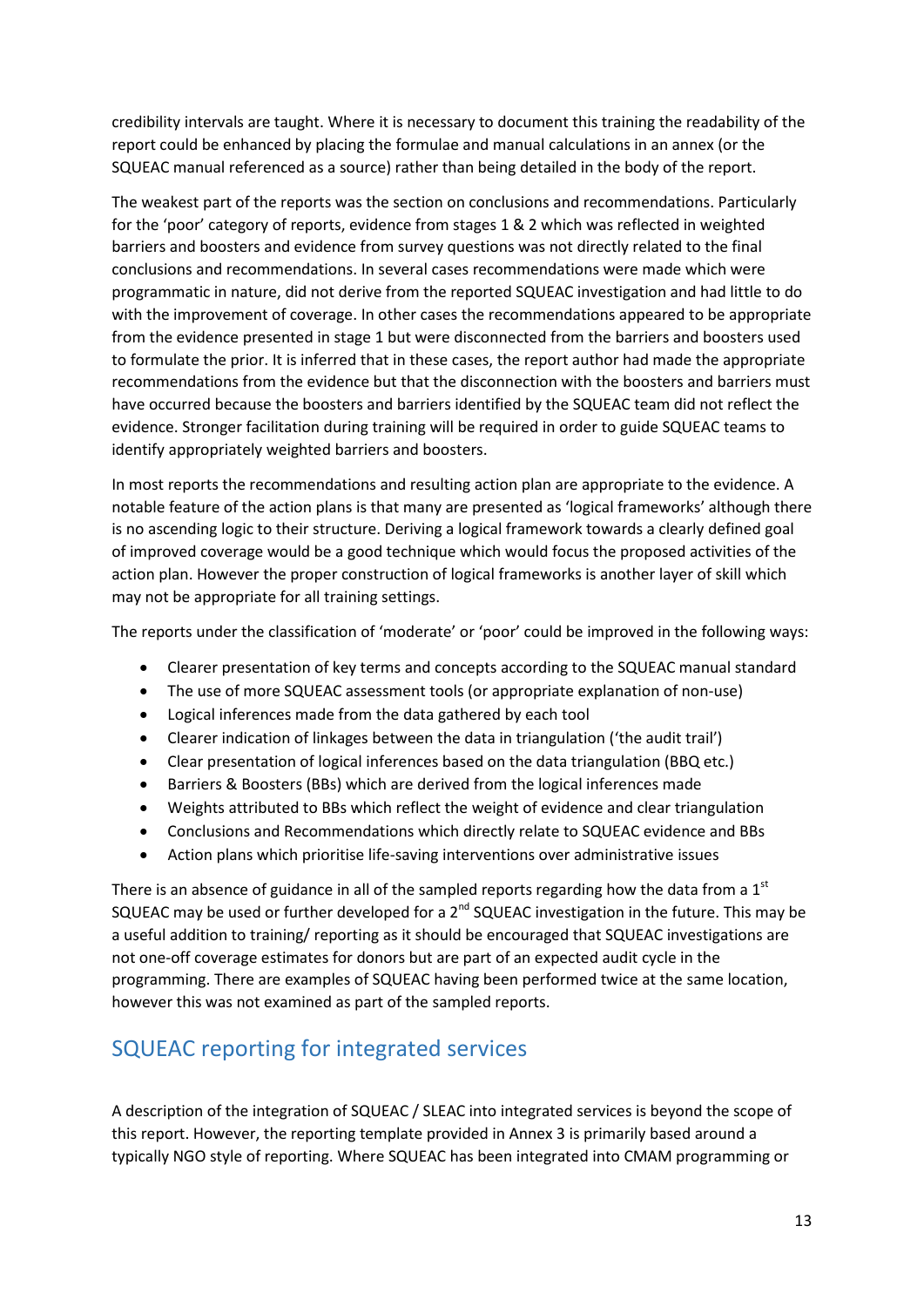government led services or is conducted regularly as part of an audit cycle, this style of reporting is burdensome.

The SQUEAC manual and many SQUEAC reports use the concept of mind mapping to illustrate the data collected during the SQUEAC. This is usually created in paper form during training but is recorded in many reports by virtue of using mind mapping software (e.g. XMind<sup>[2](#page-13-0)</sup>) which is available freely on the internet. The capabilities of XMind are however underutilised in CMN reporting.

Where SQUEAC activities are integrated into programming or services, the SQUEAC exercise will not necessarily be conducted as a discrete one-off exercise over 2 weeks as is done for training purposes. Data gathered during routine programme activities may be recorded over time in great detail using the mind mapping software. Positive and negative findings can also be indicated (as is sometimes done in CMN reports). Where the CMN mind maps fall short is in the use of software tools which show linkages between data. This can be used to represent triangulation of data as evidence towards weighted barriers and boosters derived later in the process.

XMind software has the capacity to produce reports automatically. For the free version this is in HTML format which can be easily formatted as a word document. The report contains visual references of the data and also prints the detailed notes taken over time clearly referencing linked information. The use of these tools eases the task of reporting and (provided the mind map is completed usefully) is time efficient, avoiding the long and often tedious task of writing reports. A report can be generated from a mind map within minutes. The checklist used to assess the CMN reports could equally be used against a HTML report produced using XMind.

<span id="page-13-0"></span> <sup>2</sup> XMind mind mapping software is freely available at [http://www.xmind.net](http://www.xmind.net/)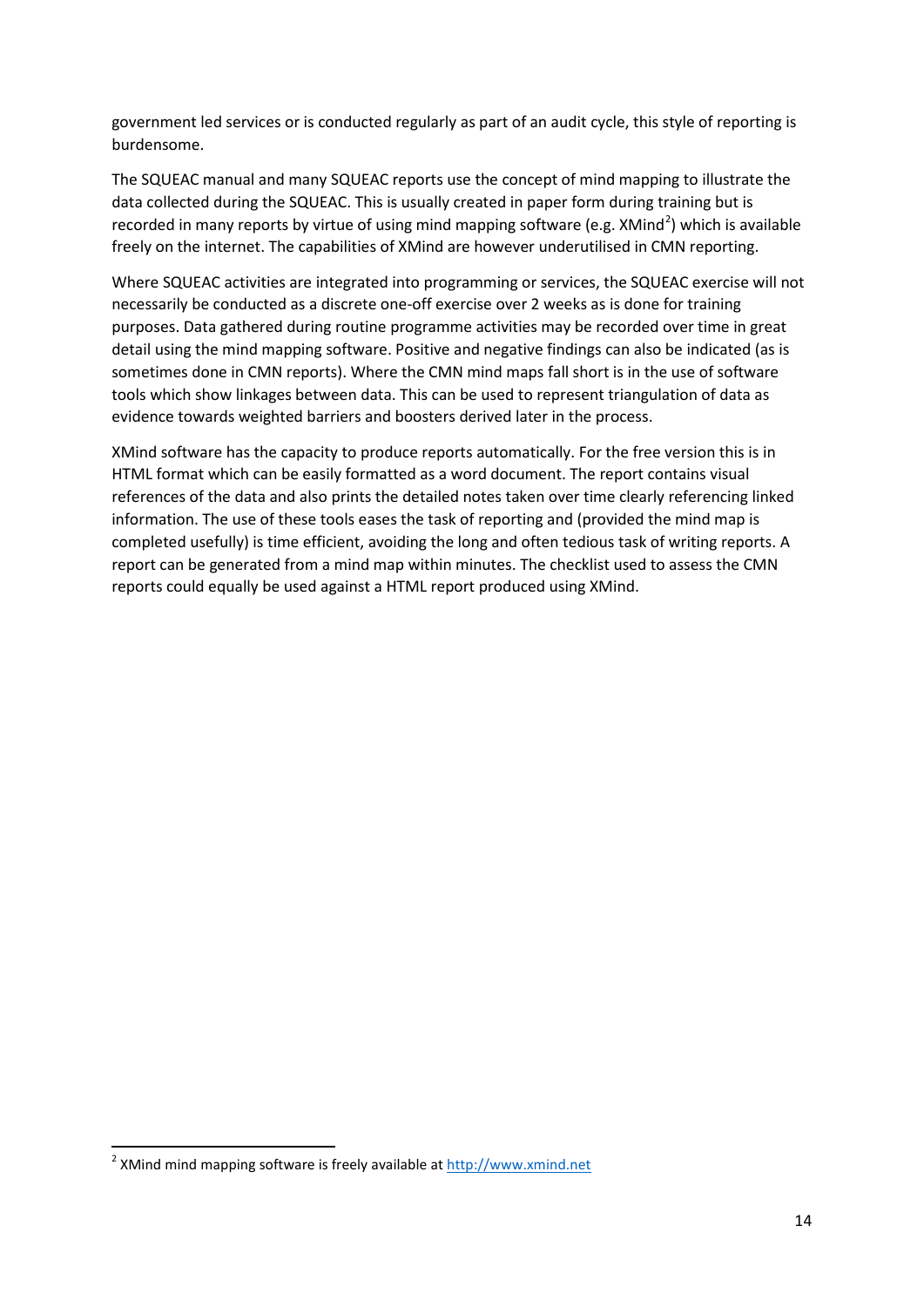# <span id="page-14-0"></span>Recommendations

### Website & Database

- Website categories should be subdivided by country
- Within website country categories list reports chronologically
- Website naming convention should include the CMN database report ID number

### Report Structure

- Edit unnecessary photographs from website editions of the report
- Edit irrelevant wider context data from website editions of the report
- Formulae and manual calculations should be annexed and not in the body of the report

### SQUEAC methodology

- Encourage use of more qualitative / quantitative SQUEAC tools in stage 1
- More creative hypotheses for stage 2 derived from stage 1 investigation
- Clearer training and facilitation to SQUEAC teams for identifying appropriate barriers and boosters which directly affect coverage and are derived from evidence
- Boosters and barriers should be weighted only after stage 2 (unless stage 2 is absent)
- Include in 1st SQUEAC training, guidance on the use of data from the investigation in follow up SQUEAC investigations

### Conclusions / Recommendations

- Should be clearly derived from the evidence and related to the barriers and boosters
- SQUEAC and Non-SQUEAC programmatic recommendations should be clearly separated

### **Other**

• Future SQUEAC training developments should include clearer guidance on how SQUEAC may be integrated into programming / service provision

### Integrated programmes

• Use XMind (or similar, free) mind mapping software in particular to identify linkages between data and generate speedy HTML reports

## <span id="page-14-1"></span>Bibliography

Myatt, M. (2012). *Semi Quantitative Evaluation of Access and Coverage (SQUEAC) and Simplified Lot Quality Assurance Evaluation of Access and Coverage (SLEAC) Technical Reference.* Washington DC: FHI 360 / Food And Nutritional Technical Assistance III Project (FANTA).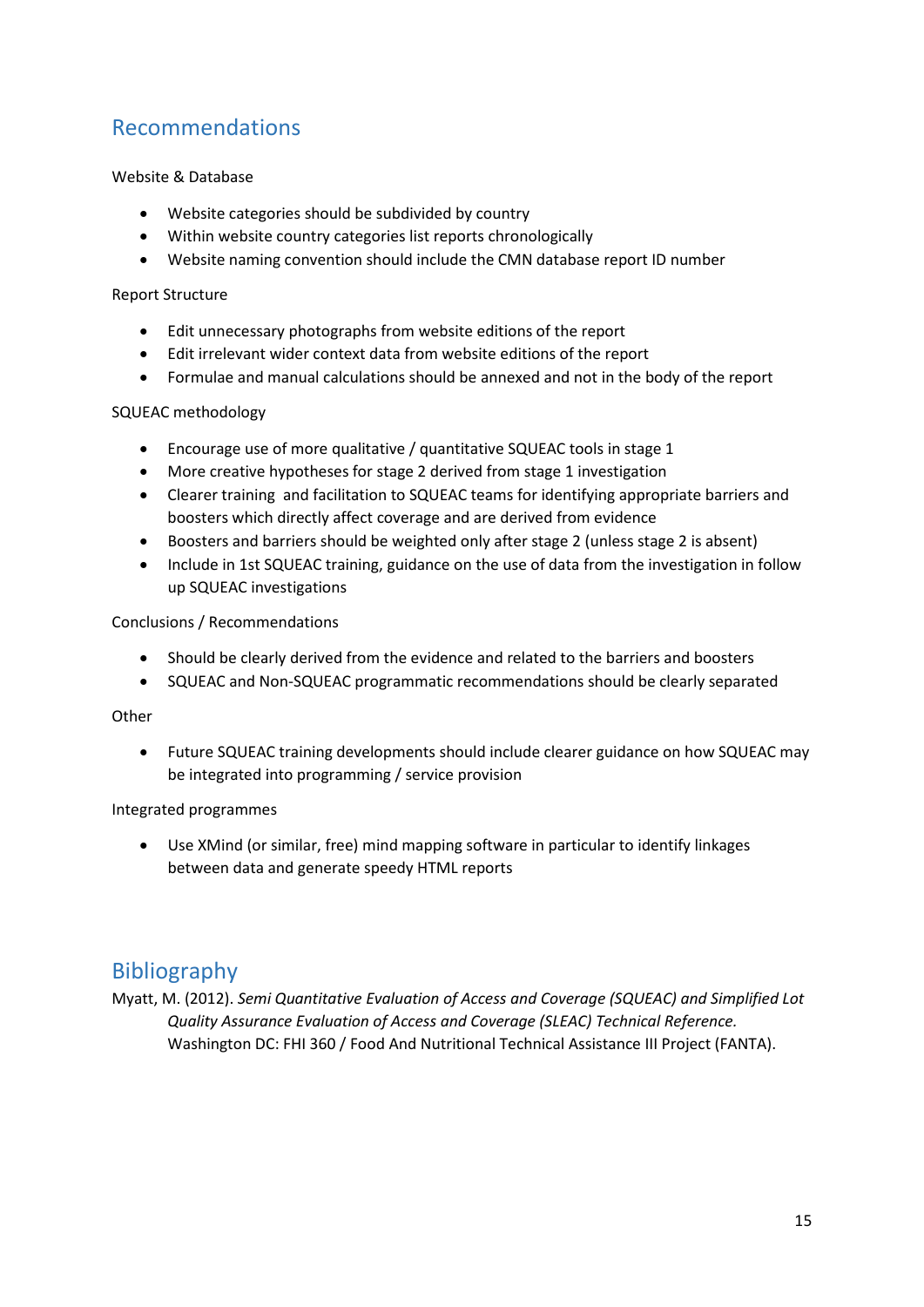## <span id="page-15-0"></span>*Annex 1 Summary of Report Assessments*

| <b>Report ID</b> | Stage 1 | Stage 2 | Stage 3 | Con/Rec | <b>Structure</b> | <b>Total</b>         | <b>Total</b>      | <b>Overall</b> |
|------------------|---------|---------|---------|---------|------------------|----------------------|-------------------|----------------|
| #                | %       | %       | %       | %       | %                | <b>Observation %</b> | <b>Analysis %</b> | Score %        |
| 3                | 22.9    | 15.2    | 43.8    | 9.4     | 55.0             | 25.6                 | 19.9              | 25.9           |
| 6                | 37.5    | 92.9    | 75.0    | 51.6    | 100.0            | 55.5                 | 62.3              | 64.3           |
| 10               | 50.9    | 29.5    | 47.5    | 15.6    | 36.7             | 44.1                 | 36.9              | 42.2           |
| 12               | 39.1    | 21.4    | 67.5    | 36.7    | 66.7             | 43.2                 | 35.6              | 43.0           |
| 14               | 57.9    | 31.3    | 87.5    | 50.0    | 100.0            | 55.3                 | 55.7              | 61.0           |
| 17               | 39.8    | 45.5    | 55.0    | 21.1    | 56.7             | 43.4                 | 39.0              | 44.2           |
| 20               | 54.2    | 65.6    | 65.0    | 50.0    | 93.3             | 60.0                 | 56.4              | 63.2           |
| 22               | 55.6    | 68.8    | 77.5    | 46.9    | 48.3             | 61.9                 | 60.6              | 63.4           |
| 29               | 70.8    | 60.7    | 67.5    | 43.8    | 40.0             | 66.5                 | 61.9              | 65.8           |
| 32               | 37.5    | 5.4     | 86.3    | 31.3    | 46.7             | 39.0                 | 35.6              | 39.7           |
| $35*$            | 14.8    | 1.3     | 45.0    | 37.5    | 100.0            | 20.6                 | 19.1              | 25.8           |
| 40               | 45.4    | 63.4    | 72.5    | 29.7    | 63.3             | 53.8                 | 50.4              | 55.3           |
| 42               | 34.3    | 38.8    | 68.8    | 8.6     | 48.3             | 41.3                 | 34.1              | 40.2           |
| 51               | 34.3    | 52.7    | 47.5    | 54.7    | 60.0             | 45.8                 | 41.5              | 46.8           |
| 56               | 50.5    | 71.4    | 81.3    | 40.6    | 75.0             | 58.9                 | 59.7              | 63.2           |
| 60               | 40.3    | 60.7    | 66.3    | 37.5    | 50.0             | 52.5                 | 45.8              | 51.6           |
| 69               | 42.4    | 57.1    | 48.1    | 35.9    | 75.0             | 47.9                 | 44.1              | 50.0           |
| 71               | 28.2    | 31.3    | 68.1    | 33.6    | 81.7             | 38.6                 | 34.3              | 41.0           |
| <b>Median</b>    | 40.3    | 52.7    | 67.5    | 36.7    | 60.0             | 47.9                 | 44.1              | 50.0           |
| <b>Mean</b>      | 43.6    | 47.7    | 66.2    | 35.1    | 64.5             | 49.0                 | 45.5              | 50.6           |

*\* Report ID # 35 was excluded from the subsequent analysis of results. The report was a summary of several SQUEAC investigations, technically good but scoring low because of the*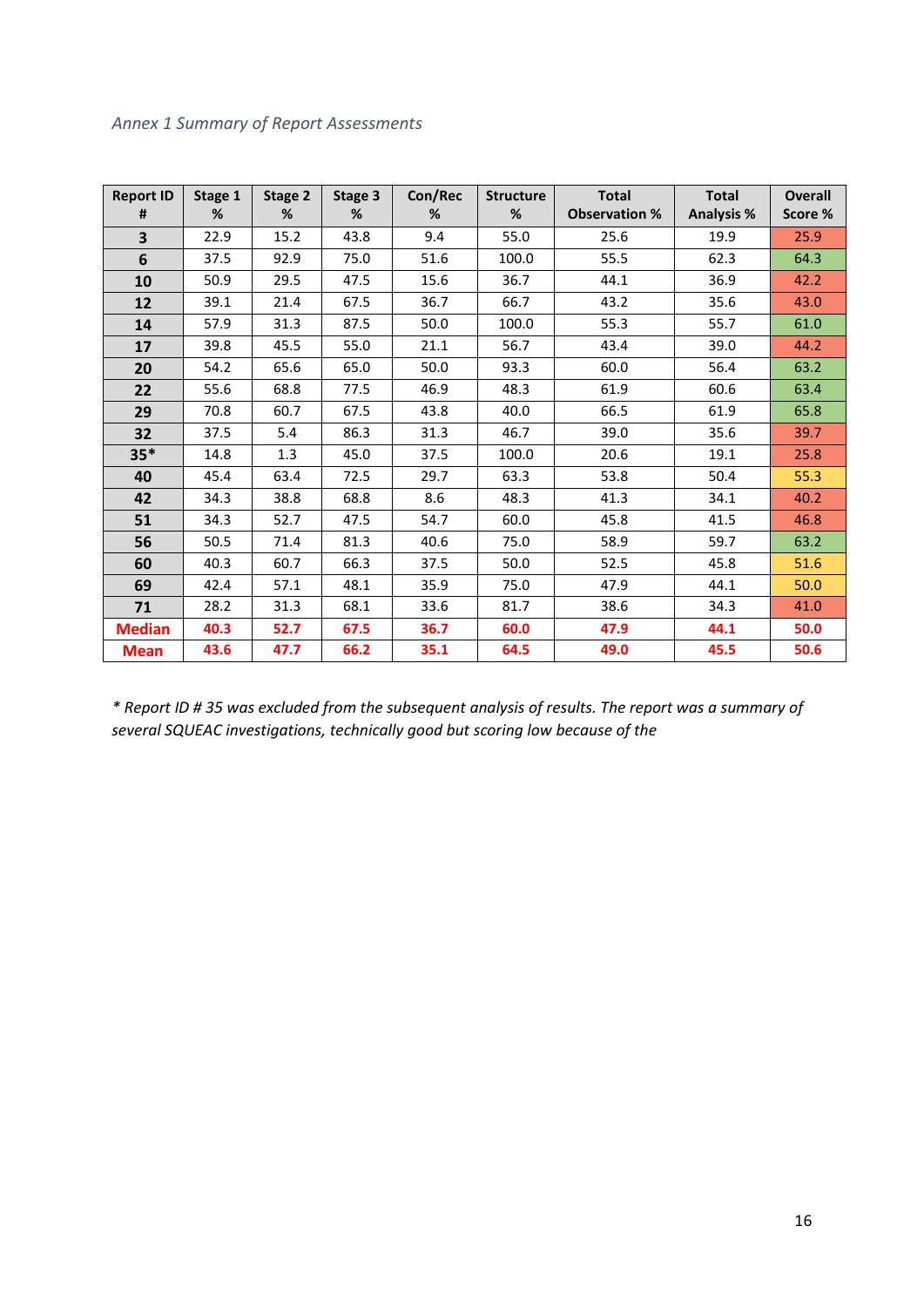### <span id="page-16-0"></span>*Annex 2 List of technical issues arising in individual reports*

- Weak analysis of primary quantitative data (OTP cards/Reports). Cards should be checked to ensure that children's treatment outcomes are classified and reported correctly
- Long LOS is frequently seen as a protocol problem rather than being correlated with the MUAC on admission. Generally children with low MUAC will require longer treatment episodes for cure; this should be triangulated back to case finding.
- Faulty logic: Seen as problematic that 50% of children stay in the programme longer than average.
- Average length of stay of 8 weeks appears to be interpreted as an expected maximum.
- There is a weakness in terms of the "audit trail" to identify whether appropriate sampling frameworks were used for all stages of the investigation
- There is rarely mention or evidence of 'sampling to redundancy'
- There is weak evidence of triangulation in many reports to justify the weighting given to boosters and barriers
	- o The absence of a barrier (e.g. Stigma) cannot be portrayed as a coverage booster
	- o Obvious issue with factors such as distance from OTP site yet greater weighting given to factors such as "poor documentation"
- Small Area Surveys (SAS) nearly always base their hypothesis on "Distance vs. Coverage" in the reports sampled. In many cases small studies or qualitative surveys may have sufficed to give better triangulation
- There is almost a complete absence of SLEAC /LQAS coverage classification use where this would be more appropriate than a Bayes SQUEAC coverage estimate
- There is manipulation of an informative prior to create a non-informative prior (prior  $\alpha = 1$ , prior  $β = 1$ ) AFTER performing a Bayes calculation where there is conflict between the prior and likelihood
- Occasional introduction of potentially confusing 'technical' language (e.g. Global Coverage [= OTP coverage + SC coverage or whole geographical area] & Priori and Posteriori instead of Prior/Posterior)
- Some cases appear to be ignored or excluded from the coverage estimate (e.g. cases in SC at the time of the Stage 2 or WAS surveys or cases admitted by weight for height)
- Questionable arbitrary decision rule applied for LQAS. E.g. Coverage expected to be well below SPHERE standard (90% in this example) therefore the decision rule which decides good / poor coverage is reduced to 50%.
- Value judgements applied inappropriately (e.g. "a sector with good community mobilisation" where coverage was found to be poor). This is a contradiction in terms.
- Despite clear suggestion of patchiness (in the hypothesis) there is no discussion of the appropriateness of the WAS in relation to these results.
- Oversampling during WAS Likelihood overwhelms the prior. Questionable whether Bayesian method was useful in this case as an estimator.
- Generic recommendations. Need to be more specific. Many could be made without having performed a SQUEAC E.g.
	- o Promote adequate application of admission and discharge criteria
	- o Strengthen existing outreach activities
	- o Promote passive case finding strategies and referrals
	- o Clarify understanding of the program target
	- o Ensure availability of RUTF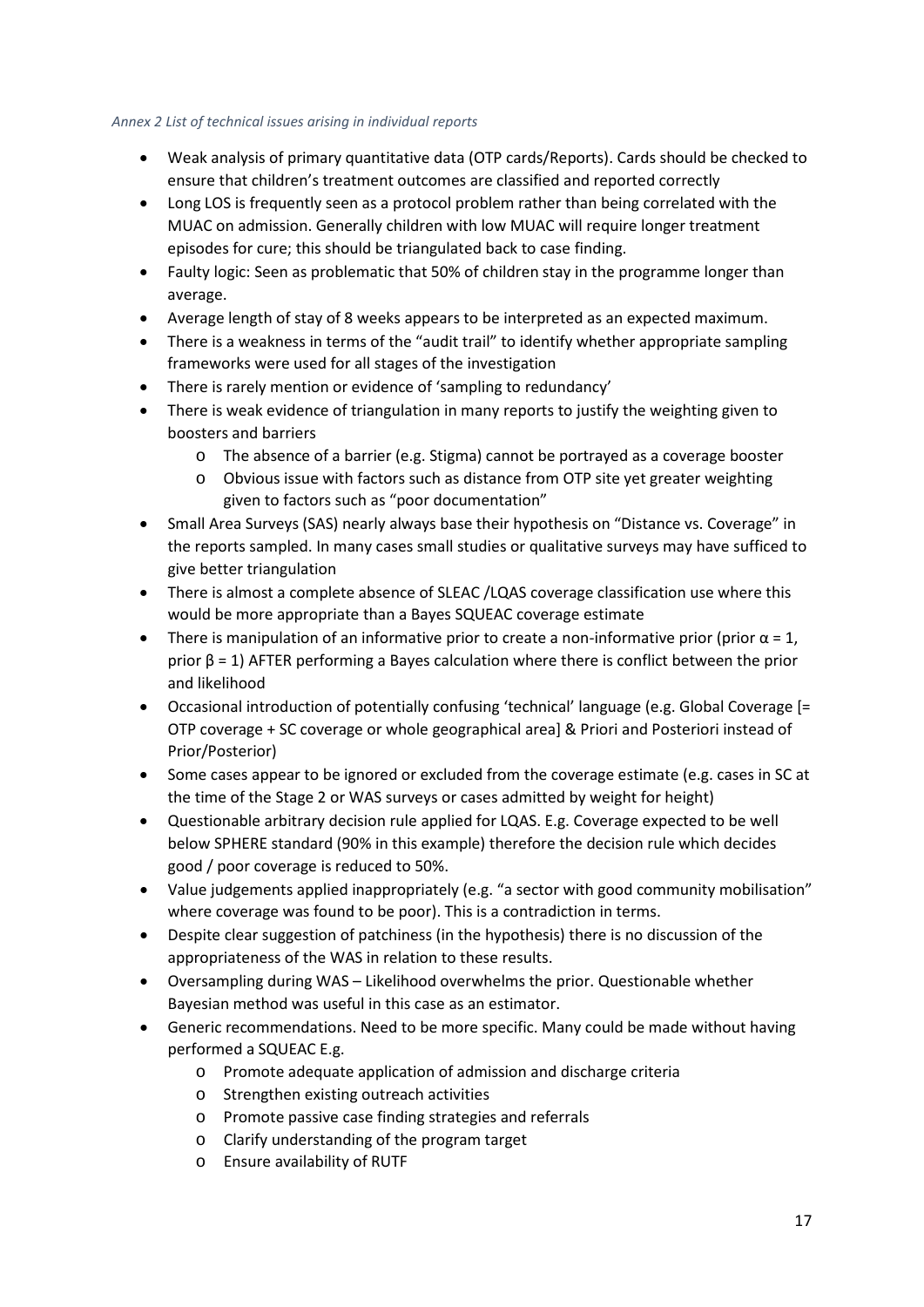- The SQUEAC investigation does not include a supply chain analysis. Value judgements regarding the reason for RUTF stock outs should be made carefully
- Misrepresentation of concepts: e.g. "the point coverage was estimated from the wide area survey"
- Poor interpretation of data. E.g. high default during migration periods; but overall is within sphere standards. Clearly is not within sphere standards during migration. Indicates need for the temporal application of standards not as an average over a year.
- Use of LQAS method but quoting a percentage coverage rather than a classification
- Point or period sometimes used without justification for the choice
- Programme "effectiveness" calculated from point coverage
- Illogical combining of factors for non-attendance e.g. Mother sick / RUTF shortage
- Unclear generalisation of reason for non-attendance: "services too poor to justify attendance"
- Assumptions of the SQUEAC team given credit in the report without evidence to justify inclusion
- Poor logic does not identify an issue: " the default rate is not too high because it is less than sphere standards on average" (fails to address high default in migration season)
- KII question guide presented as a "list of questions". Some questionnaires poorly constructed with leading or closed questions
- Some vague or unrealistic SQUEAC recommendations: "conduct anthropological assessment on X tribe" / "mothers workload is addressed through M2M support groups to ensure children with SAM are adequately identified , referred and cared for"
- Arbitrary setting of standards (instead of sphere) by using a coverage figure from another programme some years before using a different method (in this case 40%)
- Unsubstantiated statements " Late admissions almost always require inpatient care"
- Large number of admissions by oedema but timeliness only considered MUAC cases
- SAS used primarily for admission numbers vs. coverage. Qualitative studies neglected. In one report, this is actually stated as the methodology for stage 2
- Patchiness not often assessed
- Weighted barriers and boosters (with alpha and beta prior) presented before stage 2
- Weighted barriers and boosters set prior mode at 49%. Later the prior mode is set randomly at 35% with no explanation
- No prior (or process of weighting BBs) indicated before giving the final Bayesian coverage
- The prior appears to have been set by the SAS numerical result.
- Lack of something cannot be a booster e.g. lack of distance or lack of stigma
- The terms priori and posteriori are used interchangeably with prior and posterior. 'Priori' is a proposition based on no experience. The prior comes from an iterative process assessing both qualitative and quantitative evidence
- Weighting of boosters and barriers is presented as a sum total rather than broken down into individually weighted BBs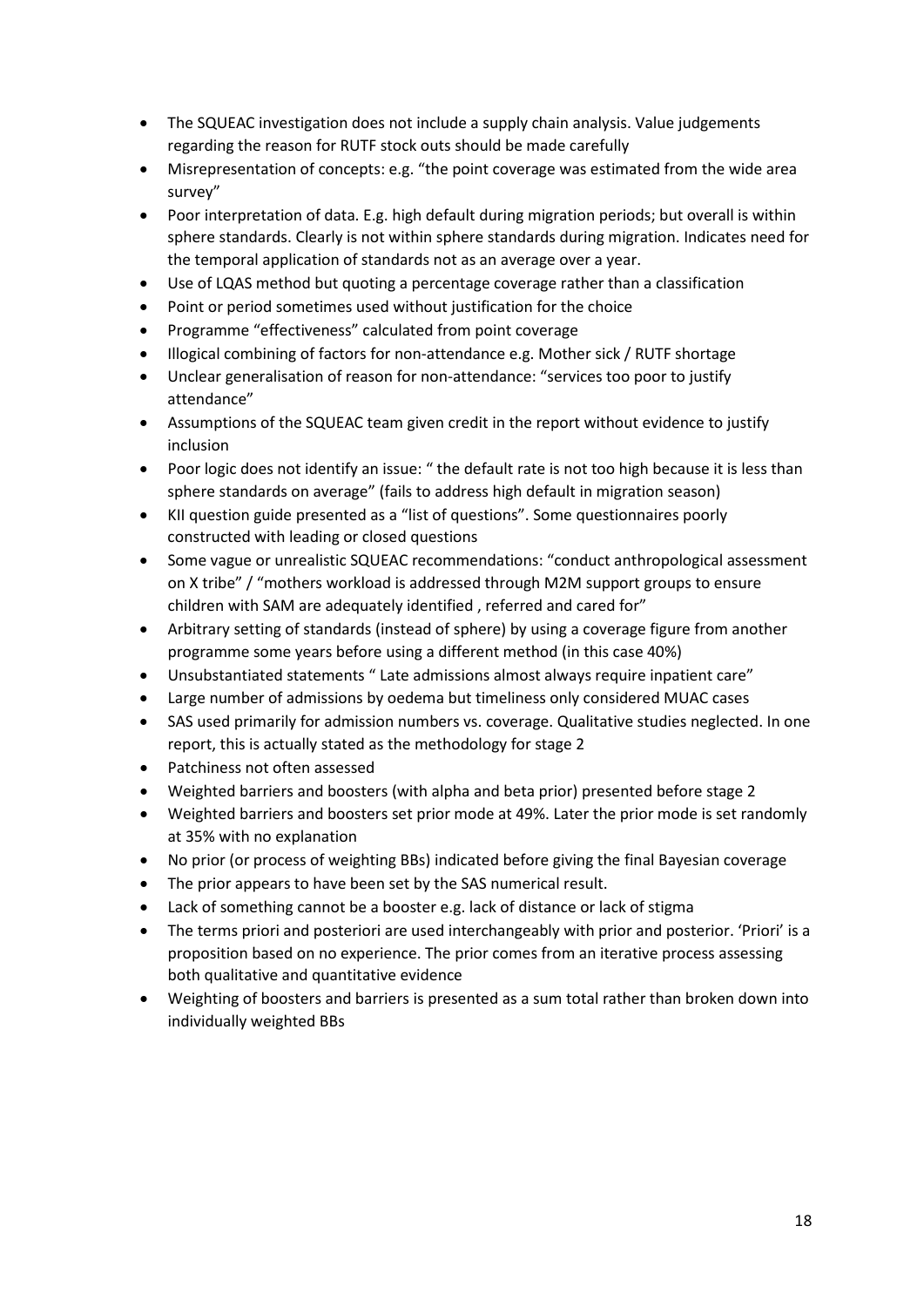### <span id="page-18-0"></span>*Annex 3 Proposed SQUEAC Report Template Guide*

#### *TITLE PAGE*

Type of investigation: (SQUEAC / SLEAC) Location: District, Province and Country Type of programme / Service: Outpatient treatment for SAM / Outpatient treatment for MAM Implementing Organisation: Name of implementing organisation (and support organisation if applicable) Date of investigation: Author:

#### *CONTENTS*

Table of contents List of tables List of figures

*ACKNOWLEDGEMENTS (Optional)*

*ABBREVIATIONS*

*EXECUTIVE SUMMARY (Max 2 pages)*

*OBJECTIVES (Optional)*

*INTRODUCTION (Optional)*

*CONTEXT* Context specifically related to the SQUEAC/SLEAC investigation

#### *INVESTIGATION PROCESS*

#### STAGE 1

#### Quantitative data

If data is missing from the report indicate why this was not available / collected. If inferences are made from the data, indicate triangulated evidence from the investigation. Do not speculate on what this means or may mean in other contexts / countries.

Treatment card analysis: Check admission /cured/default/non-cure according to local guidelines

Other programme records: Monthly reports / registers / home visit checklists / volunteer activity records / referral slips

Admission trends: Time series analysis / with smoothing (if smoothing applied indicate smoothing interval)

Seasonal Calendar: Rainy or Dry seasons / Planting / Harvest / Disease / Labour / Migration

MUAC or Oedema on admission: Indicate the median MUAC / Oedema on admission

% Referral to inpatient: Triangulate with MUAC or oedema on admission / treatment cards / % return to outpatient

Distance from treatment centre: Explain chosen method of distance estimation / perception for the context

Defaulters: Classify defaulters (e.g. early or late / SAM or Recovering or Cured but not discharged on default). Reasons

Length of Stay: Calculate median LOS for MUAC and oedema separately, triangulate with MUAC/Oedema on admission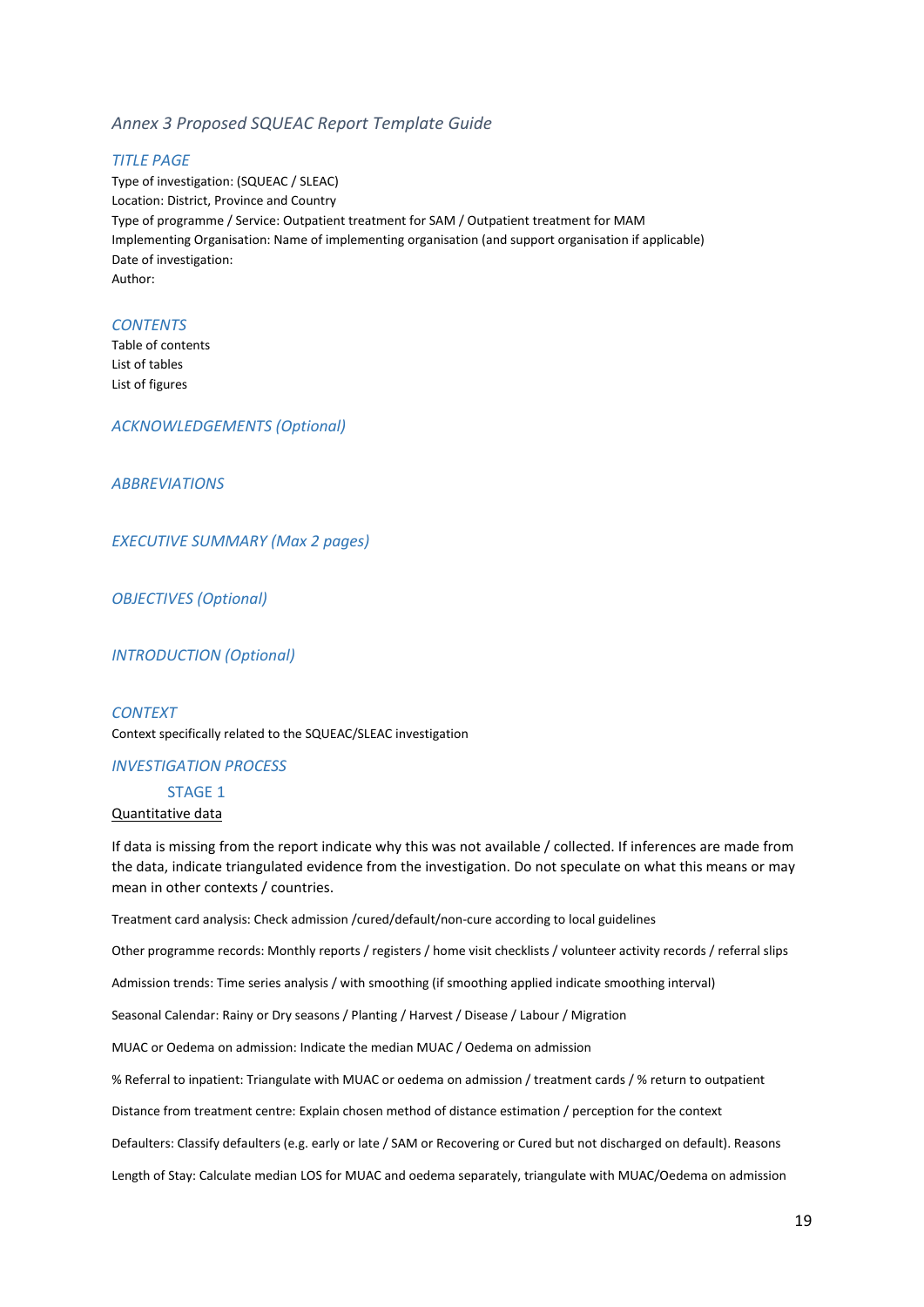Outcome trends: Time series analysis / with smoothing (if smoothing applied indicate smoothing interval) Anthropometric Surveys: Data should only be used if reasonable (recent or same time of year / specific to context)

#### Qualitative data

Qualitative sampling framework: Explain sampling strategy. Indicate evidence of sampling to redundancy Carers of attending cases: Informal group discussion / Semi-structured interview Community leaders (political / traditional / religious): Informal group discussion / Semi-structured interview Laypersons from community: Informal group discussion / Semi-structured interview Clinical Staff: Informal group discussion / Semi-structured interview CHW / TBA / AEW / CBV: Informal group discussion / Semi-structured interview Traditional Healers: Informal group discussion / Semi-structured interview School Teachers / Others: Informal group discussion / Semi-structured interview Defaulter tracing: Reasons for default; Simple structured interview (questionnaire) / Case History Non-covered cases: Simple structured interview / Case History Critical Incidents: Case History Mapping: Spatial (maps or lists) mapping of admissions / defaulters / CHWs or volunteers

#### Data Triangulation

Mind Map: (Drawn or software) Indicate triangulation of factors / relationships between data Concept Map: (Drawn or software) Indicate (logical) positive or negative relationships between data BBQ: Indicate triangulation achieved with the questions raised Barriers / Boosters: List of Barriers and boosters (if) in stage 1 must NOT be weighted (unless stage 2 is absent)

#### STAGE 2

Hypothesis: Must be derived from evidence in stage 1. Do not always use distance if others are more relevant Study description: Describe the nature of the study; Small Area Survey / small study / small survey Methodology: Describe sampling methodology appropriate to hypothesis Case definition: Define the type of cases included in the study (include anthropometry if applicable) Quantitative data results: Tabulate / graph data results Qualitative data results: Describe / tabulate / graph data results LQAS decision rule: Indicate appropriate decision rule and rationale / indicate calculations Hypothesis rejection or confirmation: Accept / reject hypothesis. Triangulate with Stage 1 evidence

### FORMING THE PRIOR

Simple barriers & boosters: List BBs arising derived from triangulated evidence